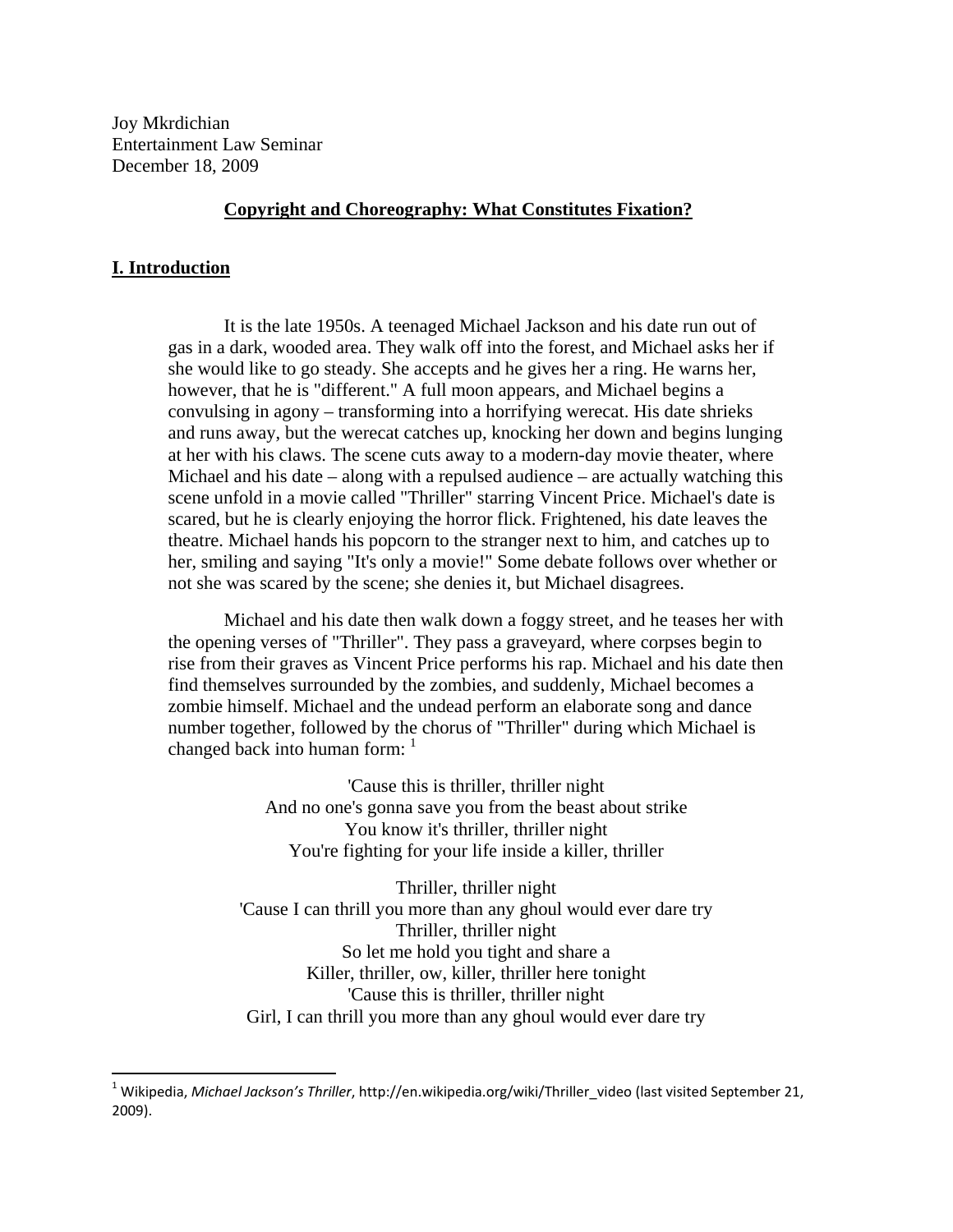## Thriller, thriller night So let me hold you tight and share a killer, thriller, ow!<sup>2</sup>

The iconic Thriller dance, choreographed by Michael Peters, has become engrained in the hearts and minds of society, especially with the recent passing of the King of Pop, the one and only, Michael Jackson. The Thriller music video mesmerized audiences when it was released on December 2, 1983.<sup>3</sup> And, to date, it has been consistently referred to as the greatest music video ever made because of its elaborate cinematography and unrivaled choreography.<sup>4</sup> The Thriller dance is arguably the most performed choreography - by choreographers, professional dancers, and the general public alike - of all time.

Through the years there have been innumerable movies, television shows, commercials, and web videos that have showcased either re-enactments or re-performances of the Thriller dance. For example, in the 2004 movie "13 Going on 30," Jennifer Garner's character, Jenna, decides to enliven a dull promotion party by requesting the DJ to play Michael Jackson's Thriller.<sup>5</sup> After Jenna starts dancing a few steps of the Thriller dance, a crowd joins in and performs the entire dance, ultimately saving the party.<sup>6</sup> Another example was found in the midst of last year's Super Bowl. During a commercial break, Sobe Life Water premiered a commercial where supermodel Naomi Campbell and the Sobe lizards broke into the Thriller dance after drinking Sobe Life Water.<sup>7</sup> The Thriller dance has also been performed on various television

<sup>&</sup>lt;sup>2</sup> Elyrics, *Thriller Lyrics-Michael Jackson*, http://www.elyrics.net/read/m/michael-jackson-lyrics/thriller-lyrics.html<br>(last visited September 21, 2009).

<sup>(</sup>last visited September 21, 2009). <sup>3</sup> Mike Celizic, *Thriller remains <sup>a</sup> classic <sup>25</sup> years later*, http://www.msnbc.msn.com/id/24282347/ (last visited

December 9, 2009).<br><sup>4</sup> *Id*.<br><sup>5</sup> IMDb, *13 Going on 30*, http://www.imdb.com/title/tt0337563/plotsummary (last visited December 1, 2009).<br><sup>6</sup> *Id*.

NFL, *Sobe Life Water Thriller*, http://www.nfl.com/videos/nfl‐super‐bowl/09000d5d80675100/SB‐XLII‐ad‐SoBe‐ Life‐Water‐Thriller (last visited December 1, 2009).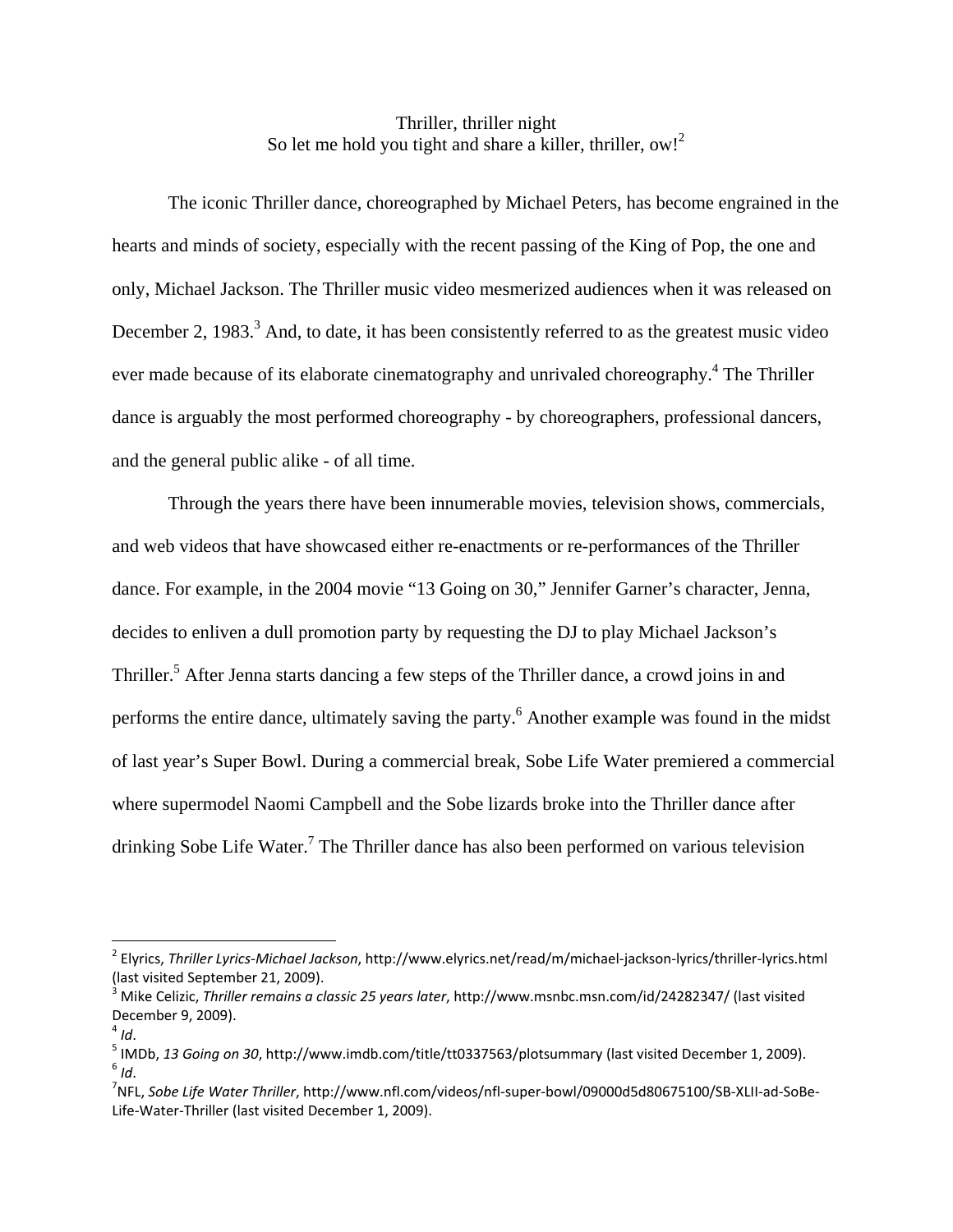shows, including the ever popular Saturday Night Live.<sup>8</sup> Most recently, the professional dancers from the reality television show, "Dancing with the Stars," performed a tribute to Michael Jackson by re-enacting the Thriller dance live for millions of viewers.<sup>9</sup>

Online, a Google search of "Michael Jackson Thriller Dance" returns approximately 4.08 million results.<sup>10</sup> Specifically on YouTube, the video sharing website where ordinary people can upload anything from home-movies to television show spoilers, the search "Michael Jackson Thriller" returns  $187,000$  results.<sup>11</sup> And, after browsing of the results, it is apparent that this popular dance has been performed by countless wedding parties across the world during receptions and even church processions. But, what is arguably the most popular rendition of Michael Jackson's original Thriller dance is the Filipino prisoner video, which has over 36 million views to date.<sup>12</sup> In the video, hundreds of Filipino prisoners, sporting their orange jumpsuits, performed the Thriller dance in the prison courtyard.<sup>13</sup>

Taking into the account the grand scale of fame and popularity attached to the Thriller dance, assume that choreographer Michael Peters expected the Thriller dance to be successful and sought to protect his authorship of the dance. If Peters submitted for copyright protection immediately after the Thriller video was released, would the Thriller dance satisfy the requirements of the copyright? And, if so, do all these subsequent performances constitute an infringement of copyright? This article generally discusses the topic of copyright as it relates to

<sup>8</sup> Amit Chowdhry, *Iman Crosson's Barack Obama Thriller Parody is a Hit*, http://pulse2.com/2009/11/09/iman‐ crossons-barack-obama-thriller-parody-is-a-hit-video/ (last visited December 7, 2009).<br><sup>9</sup> MichaelJackson.com. *Michael Jackson Tribute on Dancing with the Stars*, http://www.michaeljackson.com/

us/news/michael-jackson-tribute-dancing-stars (last visited December 1, 2009).<br><sup>10</sup> http://www.google.com/search?hl=en&source=hp&q=Michael+Jackson+thriller+dance&aq=f&oq=&aqi=g-p1g9

<sup>(</sup>last visited December 8, 2009).<br><sup>11</sup> http://www.youtube.com/results?search\_query=michael+jackson+thriller&search\_type=&aq=f (last visited

December 8, 2009).<br><sup>12</sup> YouTube, *Thriller*, http://www.youtube.com/watch?v=hMnk7lh9M3o (last visited December 8, 2009).<br><sup>13</sup> *Id*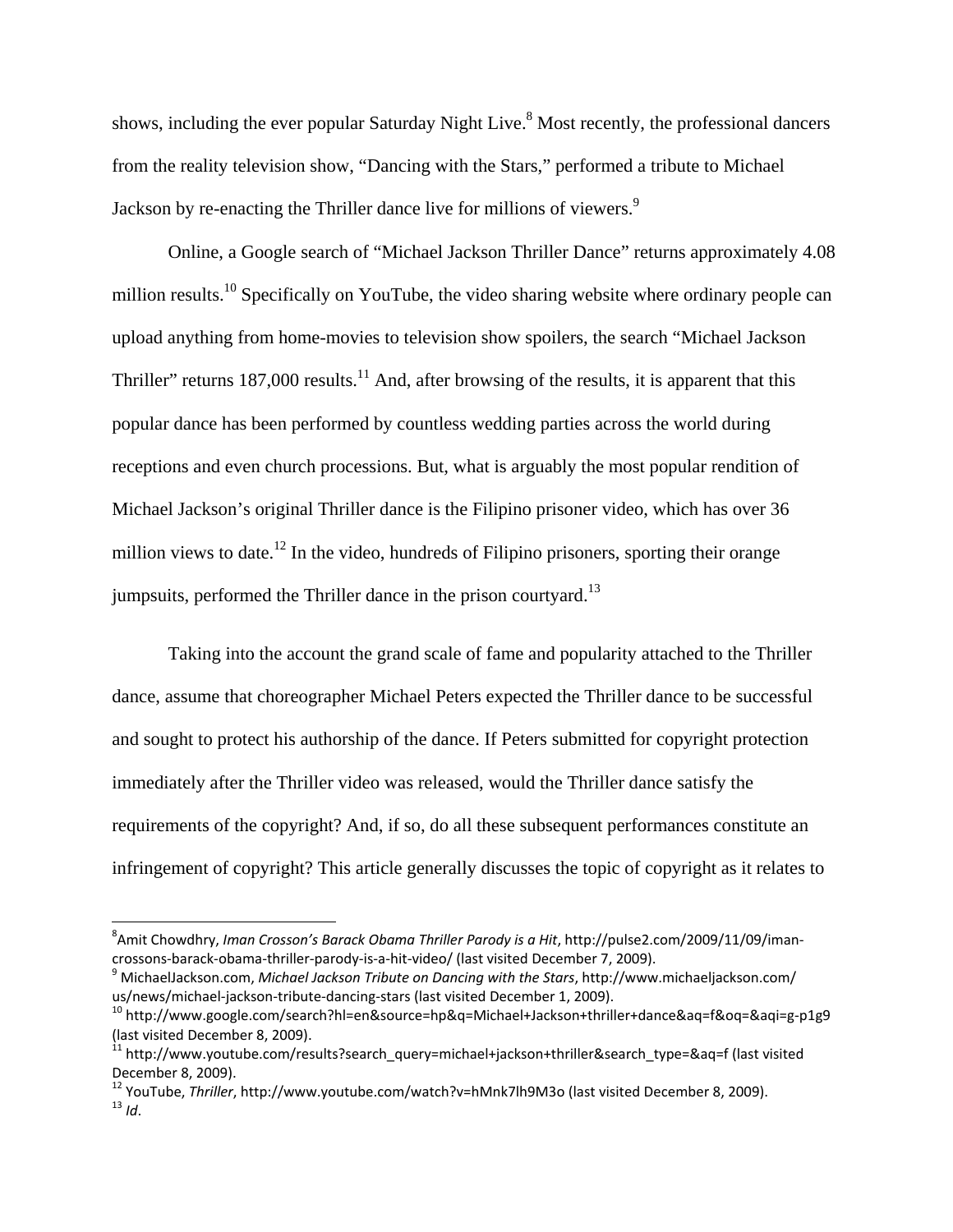choreography. Specifically, this article focuses the current and prospective forms of fixation that would satisfy the copyright requirement, and whether these forms of fixation are in line with the customs of the dance community.

First, this paper addresses the history and requirements of copyright. Next, it discusses the customs of the dance community and its criticisms of the copyright law. Then, it addresses the advantages and disadvantages of the commonly used forms of fixation. Finally, it proposes three new forms of fixation, which will allow for more flexibility in fulfilling the fixation requirement and thus incentivize choreographers to obtain copyright protection.

### **II. Requirements of Copyright**

The Copyright Act of 1976 states that "copyright protection subsists…in original works of authorship fixed in any tangible medium of expression, now known or later developed, from which they can be perceived, reproduced, or otherwise communicated, either directly or with the aid of a machine or device."14 The Act explicitly states that works of authorship include choreographic works.15 In addition, the Act makes special note that copyright protection does not extend to expressions or ideas.<sup>16</sup>

#### **A. History**

The 1909 Federal Copyright Act limited protection to "useful" art forms, such as motion pictures or books, because they told stories and taught lessons.17 These lessons were to help the society grow strong and maintain high moral character. The Copyright Act of 1947 finally

<sup>&</sup>lt;sup>14</sup> Copyright Act, 17 USCA § 102 (1976).<br><sup>15</sup> *Id*.<br><sup>16</sup> *Id*. 17 *Id*.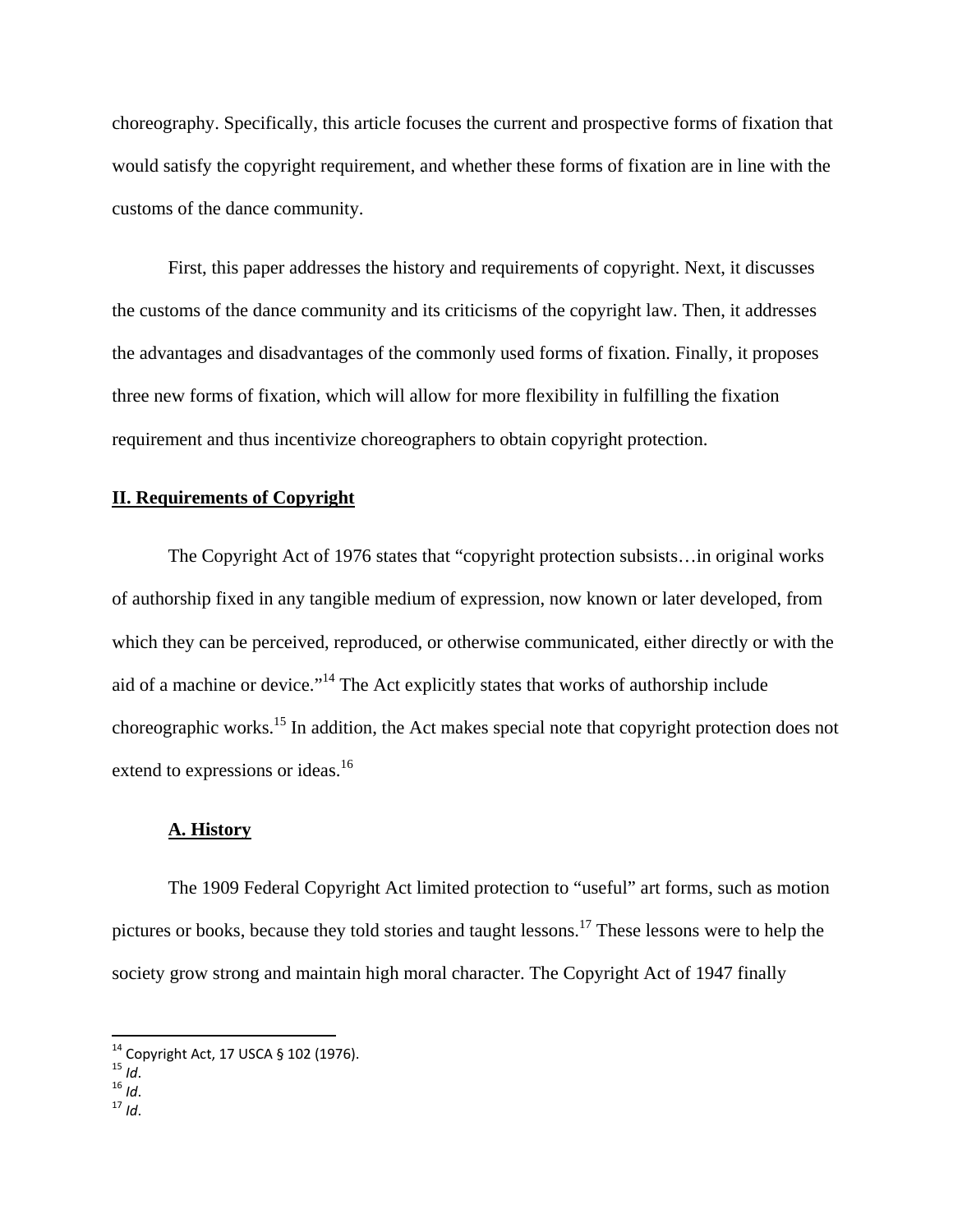extended protection rights to choreography, but the Act required the choreography to be classified as dramatic or dramatic-musical composition.18 This meant that the work had to convey a "serious story" in order to become eligible for consideration for a copyright.<sup>19</sup> In 1952, Hanya Holm became the first choreographer in the United States to gain copyright protection for her choreographic work by registering a notated score of her choreography for the Broadway musical Kiss Me Kate as a dramatic-musical composition.<sup>20</sup> However, the dramatic or dramaticmusical composition requirement proved to be a difficult standard to meet. For example, George Balanchine, cofounder and balletmaster of the New York City Ballet, was rejected after applying for copyright protection of his "Symphony in C" as a ballet in 1953, however, in 1961, when he resubmitted it as a motion picture, it was quickly granted protection because it told a story and was "useful" to society.<sup>21</sup>

At this point, there were three major reasons why Congress did not extend copyright law to choreography. The first had to do with the "usefulness" of choreography in relation to its impact or benefits on society.<sup>22</sup> For, dance was not yet considered able to touch peoples' lives as compared to a romantic movie or play. The second reason was that choreography would only be deemed worthy if it was part of a dramatic work, so as to convey a moral tone.<sup>23</sup> The third reason was that Congress hesitated to include abstract choreography because it was difficult to define.<sup>24</sup>

<sup>&</sup>lt;sup>18</sup> Copyright Act, 17 USCA § 102 (1976).

<sup>&</sup>lt;sup>19</sup> Kathleen Abitabile & Jeanette Picerno, Article, Dance and the Choreographer's Dilemma: A Legal and Cultural<br>Perspective on Copyright Protection for Choreographic Works, 27 Campbell L. Rev. 39, 41 (2004).

<sup>&</sup>lt;sup>20</sup> Cheryl Swack, The Balanchine Trust: Dancing through the Steps of Two-Part Licensing, 6 Vill. Sports & Ent. L.J.<br>265, 282 (1999).

<sup>265,</sup> <sup>282</sup> (1999). <sup>21</sup> Kathleen Abitabile & Jeanette Picerno, Article, *Dance and the Choreographer's Dilemma: <sup>A</sup> Legal and Cultural* Perspective on Copyright Protection for Choreographic Works, 27 Campbell L. Rev. 39, 42 (2004).<br><sup>22</sup> Id.<br><sup>23</sup> Kathleen Abitabile & Jeanette Picerno, Article, Dance and the Choreographer's Dilemma: A Legal and Cultural

*Perspective on Copyright Protection for Choreographic Works*, <sup>27</sup> Campbell L. Rev. 39, <sup>42</sup> (2004). <sup>24</sup> *Id*.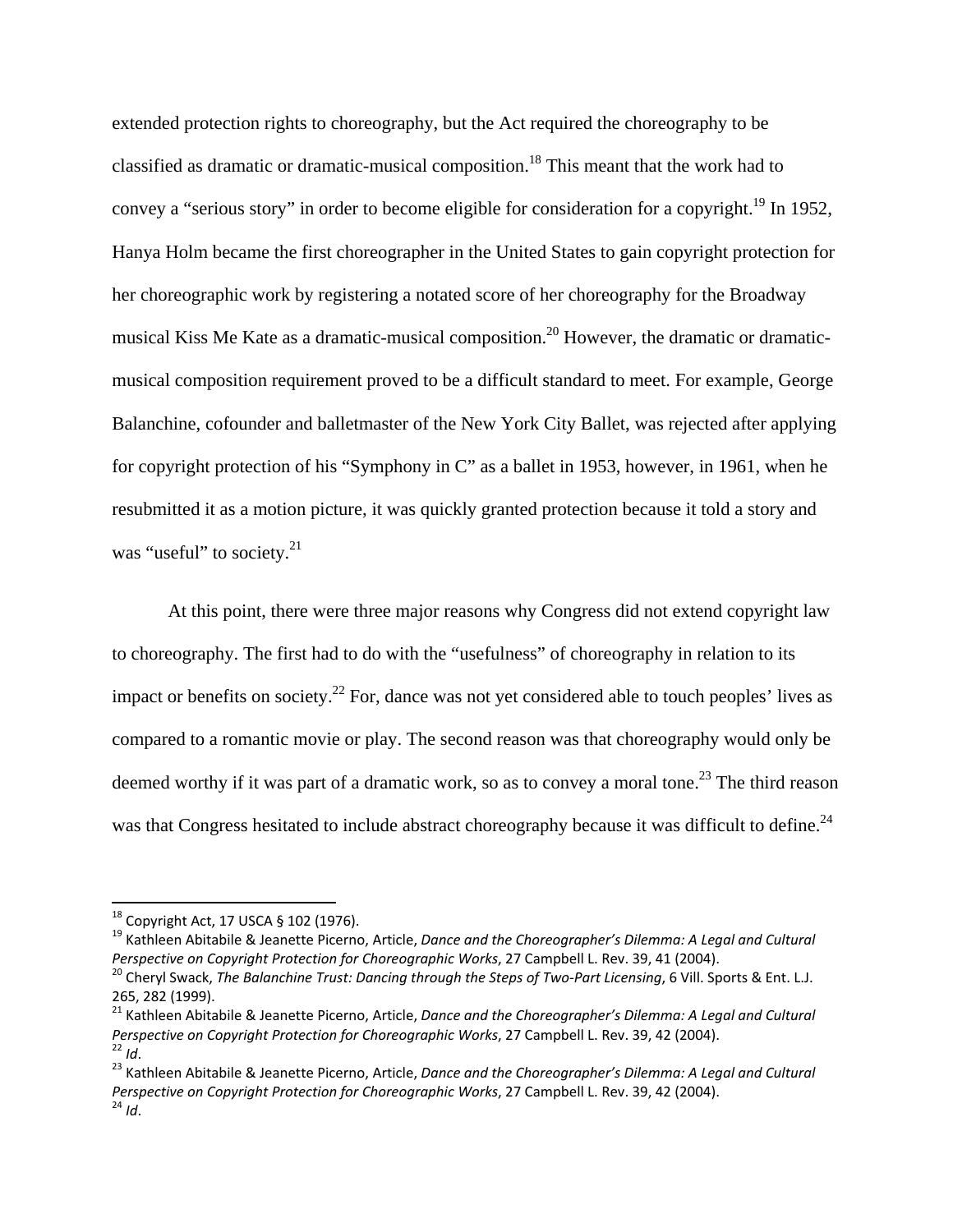It was not until the late 1960s that Congress began to extend copyright protection to "abstract" choreographic works.<sup>25</sup> Then, changes ensued for the dance community. The definition and inclusion of abstract choreography was especially important because modern choreography was, and still is, often built as a series of abstract movements.26 Finally, in 1976, copyright protection was extended to abstract choreography when Congress deemed choreography a "separate viable form of art."27 Despite the grant of protection, Congress did not clarify what constituted a choreographic work. In response, the Copyright Office defined choreography:

Choreography is the composition and arrangement of dance movements and patterns usually intended to be accompanied by music…To be protected by copyright…choreography need not tell a story or be presented before an audience…Choreography may also represent a series of dance movements and patterns organized into a coherent whole.<sup>28</sup>

To date, there have been very few federal copyright infringement cases concerning choreography. Most notably, in Horgan v. MacMillan, the owner of copyright in choreography for a ballet brought copyright infringement actions against publishers and authors of a book containing photographs depicting performance of ballet.<sup>29</sup> The case was originally heard in the district court, where the court determined that "choreography is the flow of steps in ballet."<sup>30</sup> And, because the claim was based on a photographic medium, "the still photographs…do not, nor do they intend to, take or use the underlying choreography."<sup>31</sup> The photos are simply

<sup>25</sup> Kathleen Abitabile & Jeanette Picerno, Article, *Dance and the Choreographer's Dilemma: A Legal and Cultural* Perspective on Copyright Protection for Choreographic Works, 27 Campbell L. Rev. 39, 42 (2004).<br><sup>26</sup> *Id.*<br><sup>27</sup> *Id.* at 43<br><sup>28</sup> The Compendium of Copyright Office Practices, Compendium II § 450.01 & §450.03(a) (1984).<br><sup>2</sup>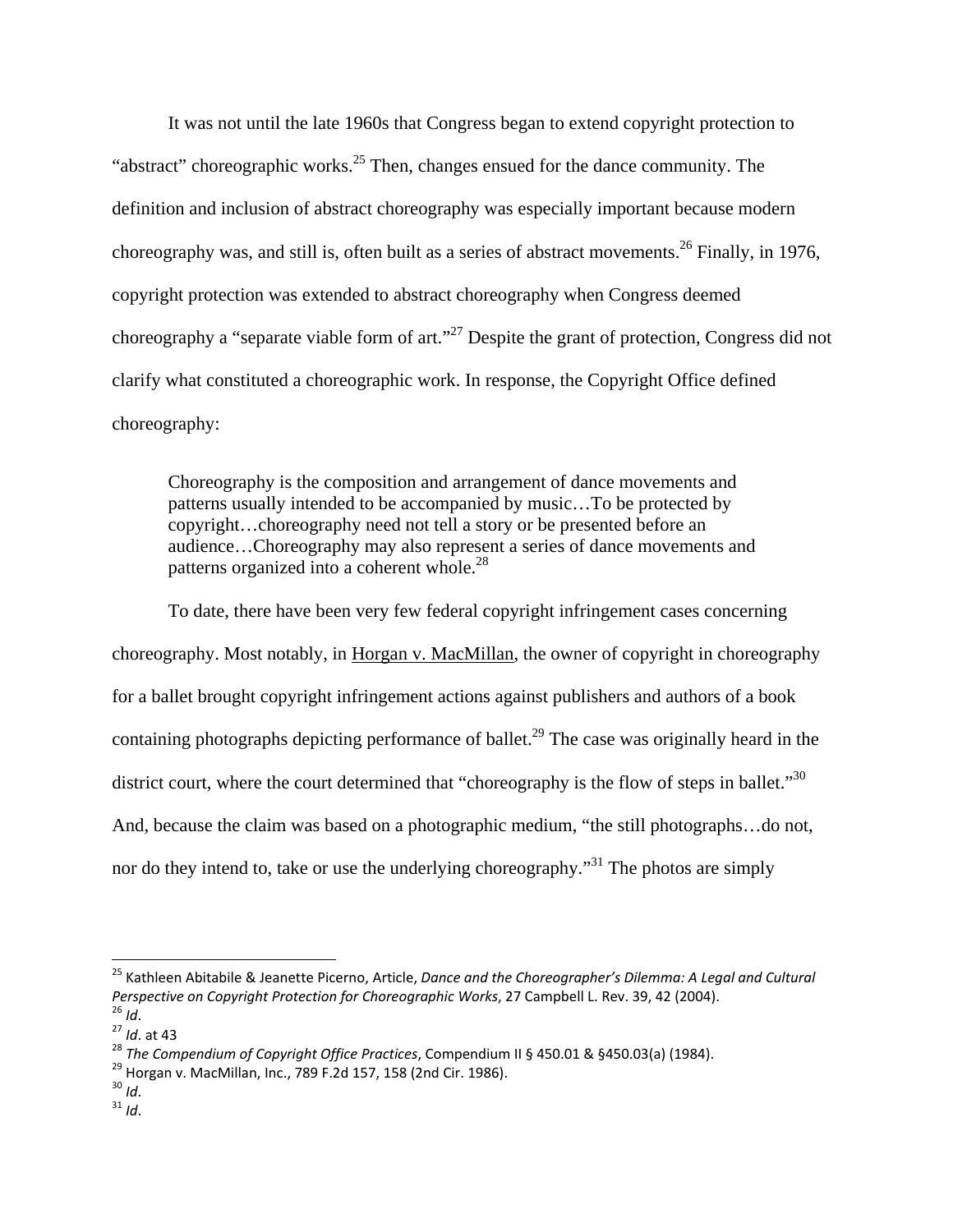"catching the dancers in various attitudes at specific instances in time," thus they could not infringe the copyright because the photos could not enable the ballet to be reproduced.<sup>32</sup>

This decision was significant because it demonstrated to the dance community that only a trained professional should be able to make such a determination because choreographers could gain a wealth of information about a specific dance or performance from photographs.33 Based on this issue, the case was brought on appeal to the United States Court of Appeals for the Second Circuit. The Court of Appeals decided that a "snapshot of a single moment in a dance sequence may communicate a great deal" and an ordinary observer could perceive much more than a mere gesture or position.<sup>34</sup> The court further held that the test for determining whether copyright in the ballet was infringed was not whether the ballet could be reproduced from the photographs, but whether the photographs were substantially similar to the ballet.<sup>35</sup> The case was reversed and remanded back to the District Court to determine whether copyright protection had been breached.<sup>36</sup> To the community, the Horgan case not only illustrates the necessity for Congress to provide an improved definition of choreography, but also a need for a better outline of specific provisions for copyright protection of choreography.37

The community is reasonable in soliciting Congress for a clearer definition and outline of provisions for the copyright of choreography. However, it is unrealistic for the legal system to accommodate the dance community's underlying demand of equipping the courts with dance professionals in order to properly determine infringement cases. For, this would inevitably

<sup>&</sup>lt;sup>32</sup> Horgan v. MacMillan, Inc., 789 F.2d 157, 158 (2nd Cir. 1986).

<sup>&</sup>lt;sup>33</sup> Kathleen Abitabile & Jeanette Picerno, Article, Dance and the Choreographer's Dilemma: A Legal and Cultural<br>Perspective on Copyright Protection for Choreographic Works, 27 Campbell L. Rev. 39, 42 (2004).

<sup>&</sup>lt;sup>34</sup> Horgan v. MacMillan, Inc., 789 F.2d 157, 158 (2nd Cir. 1986).<br><sup>35</sup> Id.<br><sup>36</sup> Id.<br><sup>37</sup> Kathleen Abitabile & Jeanette Picerno, Article, *Dance and the Choreographer's Dilemma: A Legal and Cultural Perspective on Copyright Protection for Choreographic Works*, 27 Campbell L. Rev. 39, 47 (2004).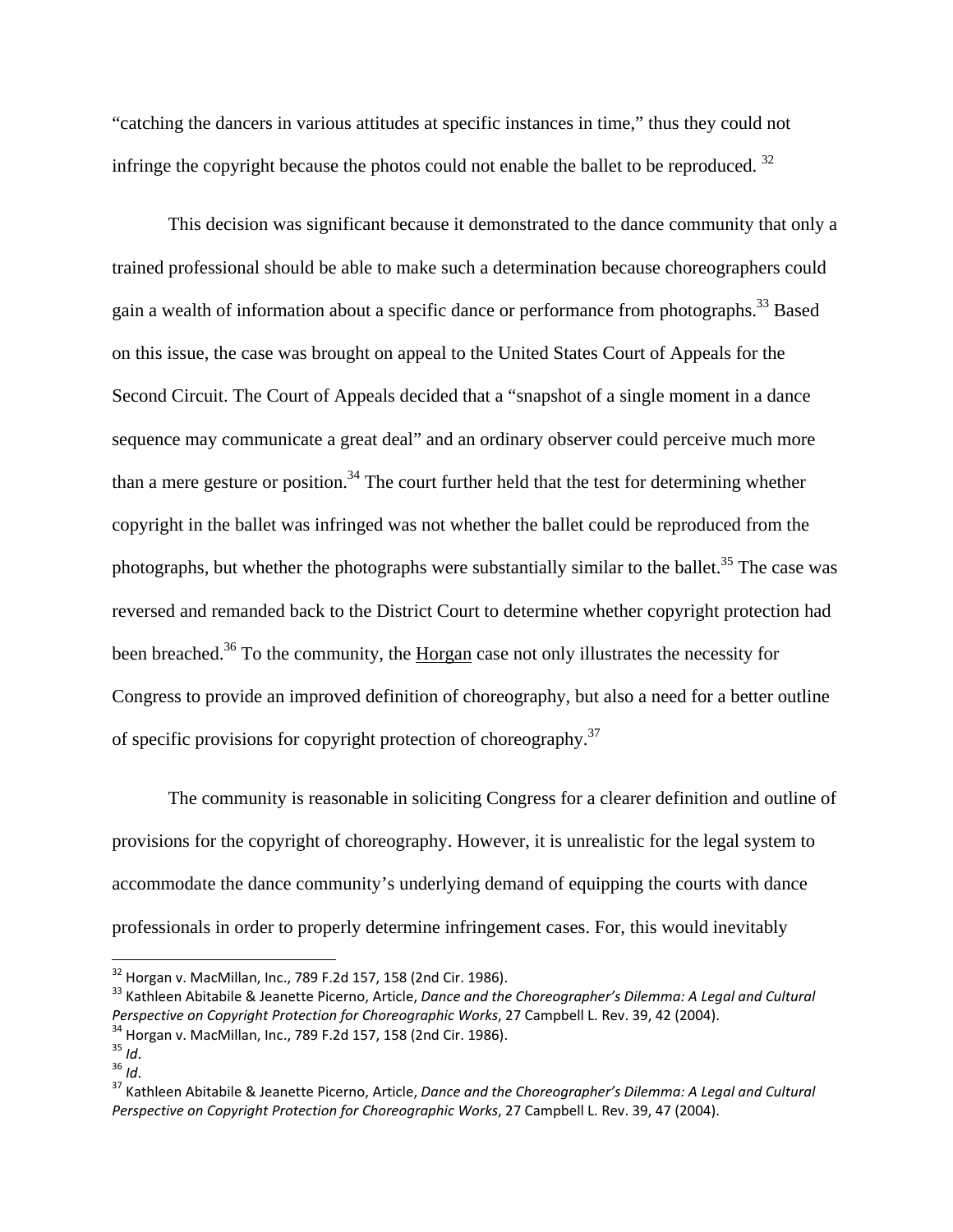eliminate the Seventh Amendment and require the creation of special choreography courts to hear infringement cases. Although specialized courts have been administered in areas such as tax and bankruptcy, these courts cover a broader spectrum and magnitude of cases dealing with governmental matters. In addition, it is not the responsibility of the court to educate itself in the field of dance and choreography, it is the responsibility of the trial counsel to educate the court on the matters at hand by arguing and producing evidence to aid in the litigation and determination of infringement.

#### **B. Originality**

 The Copyright Law requires an "original work of authorship" in order to be eligible for copyright protection.<sup>38</sup> The classic test of originality is not novelty, but "whether the production" is the result of independent labor."<sup>39</sup> Customarily, a choreographer is influenced by his predecessors and will borrow elements from choreographers who inspire him, which does not automatically exclude his work from copyright.<sup>40</sup> This is due to the fact that there are a limited number of steps and sequences used in choreography, especially when working exclusively within one type of genre, such as ballet. A congressional report suggested that choreographic works would be lacking in sufficient originality if movements are "so simple or so stereotyped as to have no substantial element of creative authorship."<sup>41</sup> The Copyright Office offers similar restrictions in its publications, stating "social dance steps, folk dance steps, and individual ballet

<sup>&</sup>lt;sup>38</sup> Copyright Act, 17 USCA § 102 (1976).

<sup>&</sup>lt;sup>39</sup> Julie Van Camp, *Copyright of Choreographic Works, in* PUBLISHING AND THE ARTS HANDBOOK 59, 62 (Stephen Breimer,<br>Robert Thorne & John David Viera eds., New York: Clark, Boardman and Callaghan 1994) (1993).

<sup>&</sup>lt;sup>40</sup> Kristina Lopez de Quintana, The Balancing Act: How Copyright and Customary Practices Protect Large Dance Companies over Pioneering Choreographers, 11 Vill. Sports & Ent. L.J. 139, 150 (2004).<br><sup>41</sup>Julie Van Camp, Copyright of Choreographic Works, in PUBLISHING AND THE ARTS HANDBOOK 59, 63 (Stephen Breimer,

Robert Thorne & John David Viera eds., New York: Clark, Boardman and Callaghan 1994) (1993).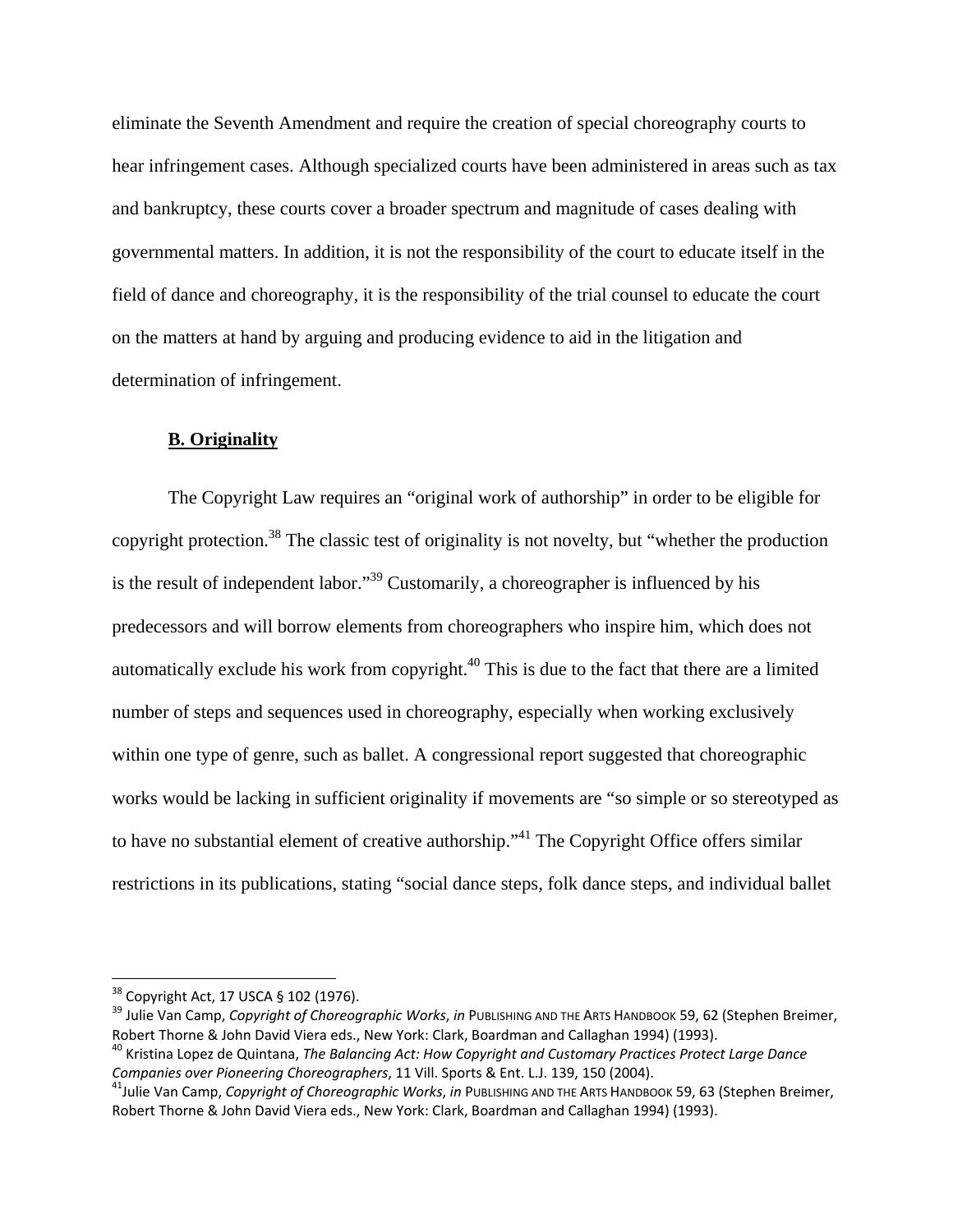steps" are for choreographers as words are for writers, and in themselves, cannot be copyrighted.42

 To determine what Congress meant by originality in choreography, many commentators compare it to originality in music.<sup>43</sup> Courts look to the three building blocks of musical compositions in analyzing the originality: rhythm, harmony, and melody.44 Most importantly, the court relies on whether the work bears the author's personal stamp.<sup>45</sup> The court will deem the overall work original if it finds the rhythm, harmony, and melody are recognizable, but the author's imprint is innovative.<sup>46</sup> Relying on this analogy to music, many commentators argue that a court determining originality in choreography should look at three building blocks: rhythm, space, and movement.47 In addition, commentators argue that the work should be considered original if it bears the choreographer's personal stamp.<sup>48</sup> And since some ballets may use many of the same steps, a choreographer's interpretation will be the deciding factor for determining originality.49

 The issues concerning originality can be addressed in terms of the elements of many typical dance performances:

(1) basic "steps," from either established or newly-created movement vocabularies, which are (2) combined in sequences of several steps, (3) for one or more dancers, (4) in a performing area, (5) to the accompaniment of music, (6) for the purpose of telling a story and/or communicating or expressing human

<sup>42</sup> Julie Van Camp, *Copyright of Choreographic Works*, *in* PUBLISHING AND THE ARTS HANDBOOK 59, 63 (Stephen Breimer,

<sup>&</sup>lt;sup>43</sup> Kristina Lopez de Quintana, The Balancing Act: How Copyright and Customary Practices Protect Large Dance *Companies over Pioneering Choreographers,* 11 Vill. Sports & Ent. L.J. 139, 156 (2004).<br>
<sup>44</sup> *Id*.<br>
<sup>45</sup> *Id*.<br>
<sup>45</sup> *Id*.<br>
<sup>47</sup> *Id*.<br>
<sup>48</sup> *Id*.<br>
<sup>48</sup> *Id*.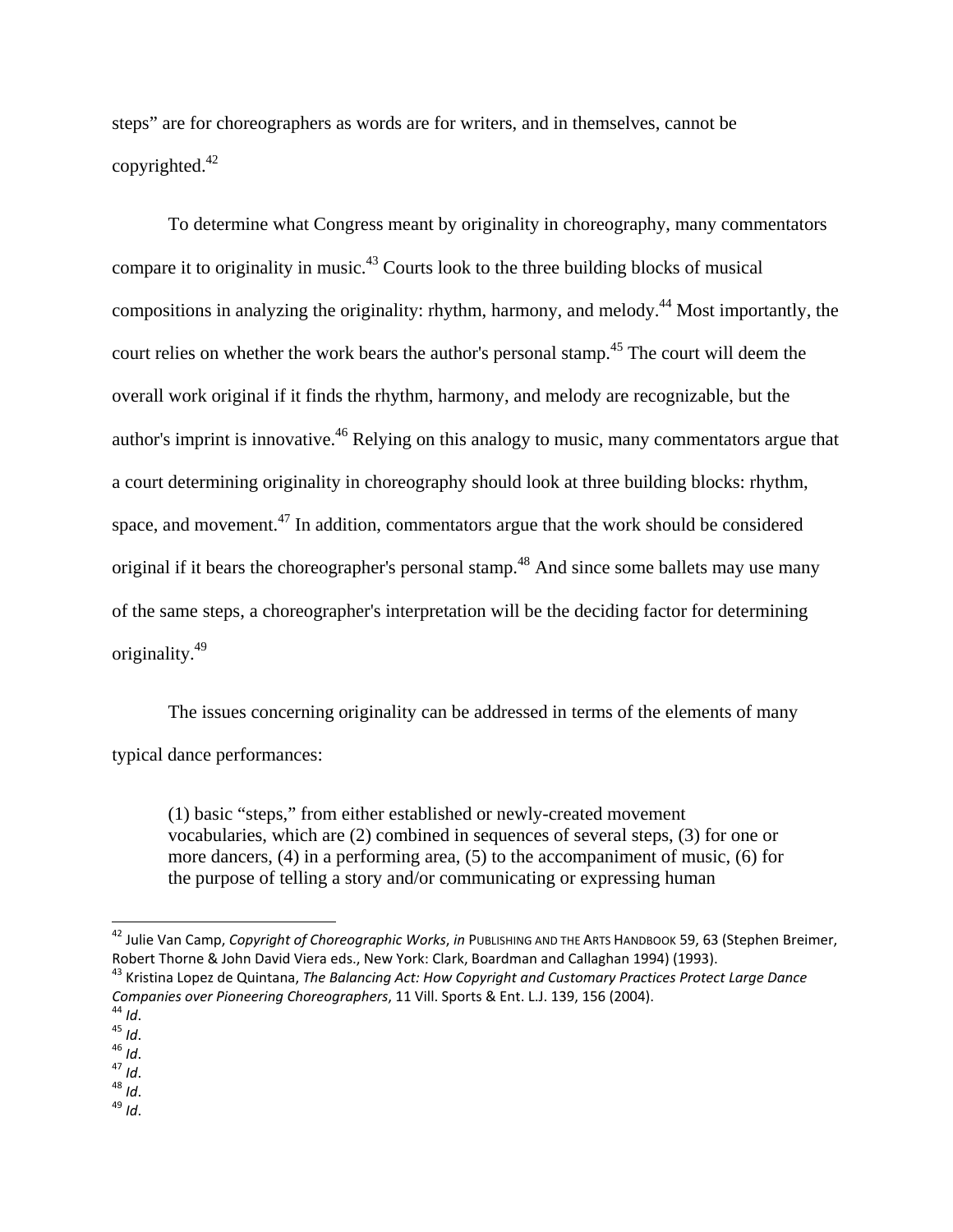emotions or feelings, (7) with the aid of a mime, costumes, scenery, and lighting... $50$ 

It is well established that basic steps are not sufficiently "original," however, when they are combined in sequences, the sequences can be new and novel.<sup>51</sup> But, many combinations are deemed belonging to the public, and skeptics wonder whether any combination could actually meet the statutory requirement of originality.<sup>52</sup> To increase the likelihood of originality based on the visual pattern, the choreographer can utilize additional dancers and have the groups perform the sequences at different times.<sup>53</sup> The performance space may also be original or an integral part of the work if the stage or the entire venue is used as part of the performance.<sup>54</sup>

Although the music used to accompany dance movements is separately copyrightable, the choice of a particular musical accompaniment for a certain combination of steps might be considered an original element of a choreographic design.<sup>55</sup> On the other hand, the plot or the story, as well as the emotions feelings expressed by the dancers, would not meet the requirements of originality.56 And, the costumes, scenery, and lighting would most likely be eligible for protection as "pictorial, graphic, and sculptural works" rather than part of the choreographic work. 57

<sup>50</sup>Julie Van Camp, *Copyright of Choreographic Works*, *in* PUBLISHING AND THE ARTS HANDBOOK 59, 63 (Stephen Breimer, <sup>51</sup> Id. at 64.<br><sup>52</sup> Id.<br><sup>53</sup> Id.<br><sup>54</sup> Id.<br><sup>55</sup> Julie Van Camp, *Copyright of Choreographic Works, in* PUBLISHING AND THE ARTS HANDBOOK 59, 65 (Stephen Breimer,

Robert Thorne & John David Viera eds., New York: Clark, Boardman and Callaghan 1994) (1993).<br><sup>56</sup> *Id*.<br><sup>57</sup> *Id*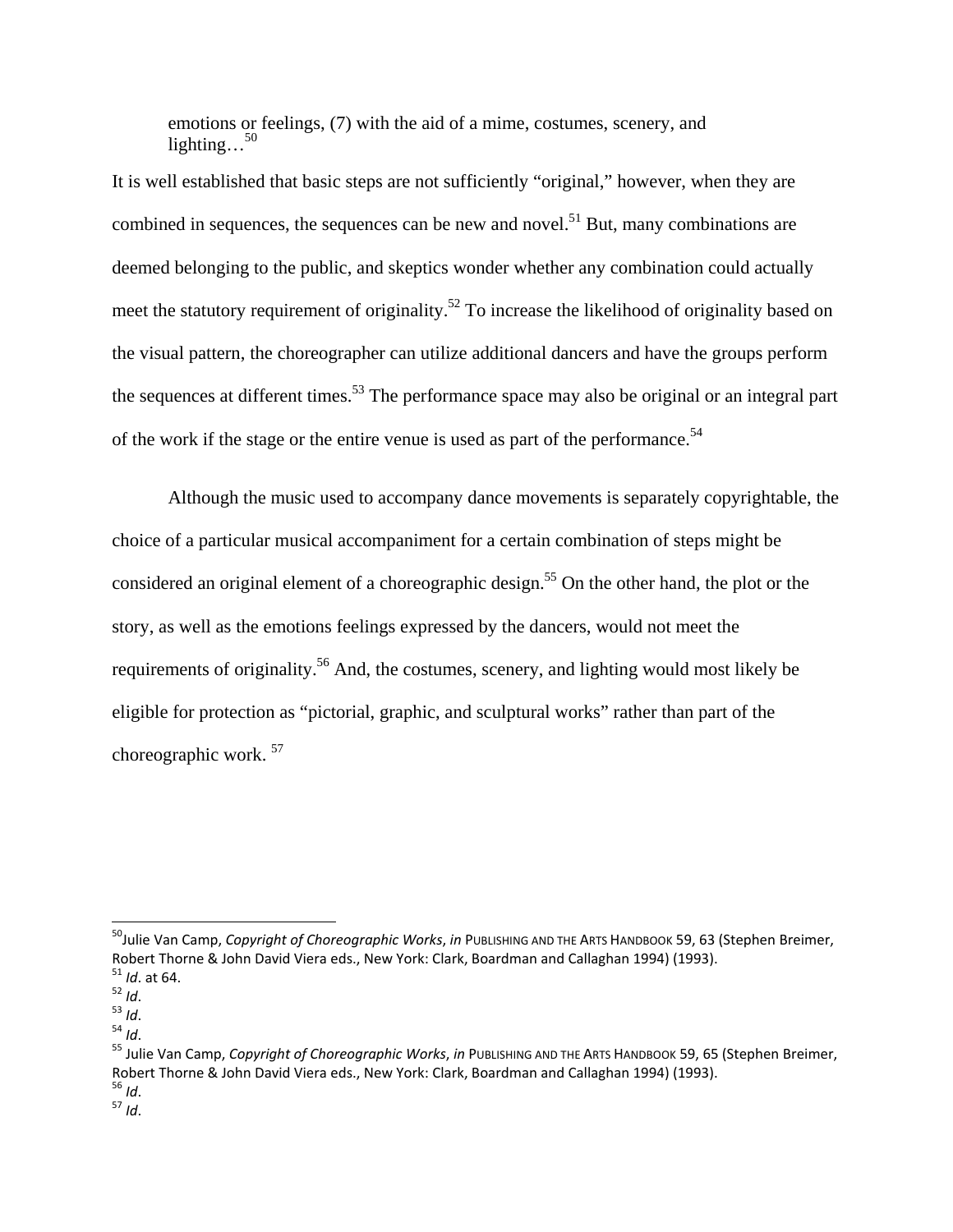#### **C. Derivative Work**

A derivative work is defined as a work consisting of editorial revisions, annotations, elaborations, or other modifications which, as a whole represent an original work of authorship.<sup>58</sup> In creating derivative works, it is sometimes permissible to use preexisting material. A derivative work will be separately copyrightable if it is based in whole, or substantial part, upon a preexisting work...[and] it satisfies the requirements of originality.<sup>59</sup> The material transforming the preexisting work must be more than a minimal contribution in order to satisfy the originality requirement.<sup>60</sup> Thus, the standard used to ascertain a work's originality is whether the author has created a "distinguishable variation" that is more than "merely trivial."<sup>61</sup>

Choreographic works may be considered derivative in two ways. First, numerous choreographic works are derived from traditional classical ballets in the public domain.<sup>62</sup> If the material is copyrighted, permission must be obtained from the original author. When a choreographer creates his own version of a preexisting ballet, he receives copyright protection only for his added original expression if it is substantially based on the preexisting work and is "more than a trivial variation."  $^{63}$  If the preexisting material is in the public domain, the choreographer may use it without permission, but use of the material must be acknowledged in the copyright registration distinguishing the original contributions.<sup>64</sup> Second, a dance specially

<sup>&</sup>lt;sup>58</sup> Copyright Act, 17 USCA § 101 (1976).<br><sup>59</sup> Cheryl Swack, *The Balanchine Trust: Dancing through the Steps of Two-Part Licensing,* 6 Vill. Sports & Ent. L.J.<br>265, 282 (1999).

<sup>&</sup>lt;sup>60</sup> *Id.*<br><sup>61</sup> *Id.* at 283.<br><sup>62</sup> *Id.*<br><sup>63</sup> *Id.*<br><sup>64</sup> Julie Van Camp, *Copyright of Choreographic Works, in* PUBLISHING AND THE ARTS HANDBOOK 59, 75 (Stephen Breimer, Robert Thorne & John David Viera eds., New York: Clark, Boardman and Callaghan 1994) (1993).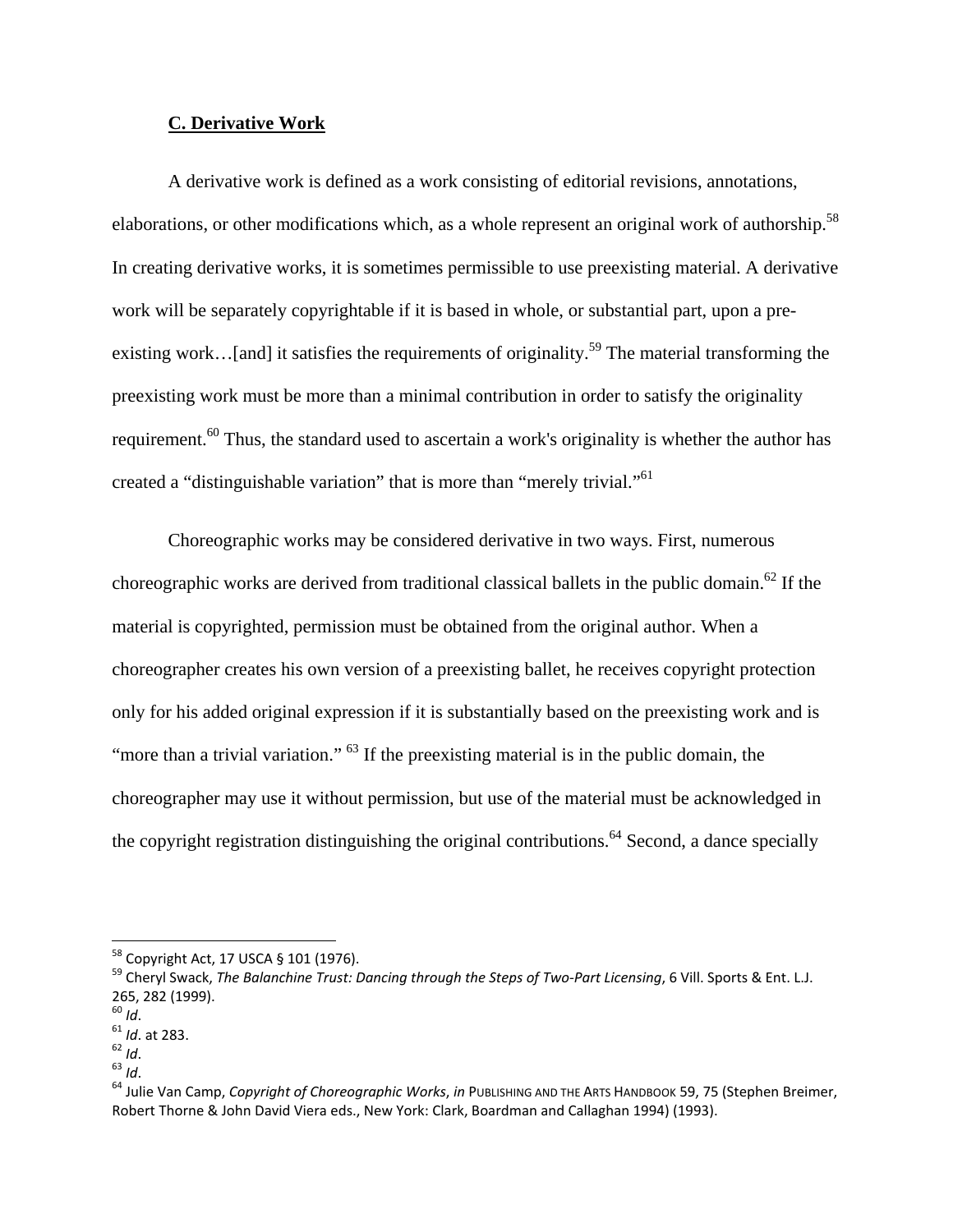choreographed to a specific musical score or sound recording may be derivative.<sup>65</sup> The choreography would be both a distinguishable variation of, and substantially based on, the preexisting music since the dance is a visualization of the choreographer's auditory response to the music. $66$ 

Revisiting the Thriller example, none of the re-performances of the Thriller dance qualify as derivative works because the original steps were used in each of the performances. One can argue that the formations, amount of performers, the expressions, and the costumes, or lack thereof, used in the re-performances constituted a distinguishable variation from the original dance as portrayed in the Thriller video. However, this argument is unconvincing because there is no distinguishable variation in the steps and sequences, which are the copyrighted components of the work. Accordingly, the differences mentioned above would be considered merely trivial. Without a distinguishable variation, the work does not meet the originality requirement and cannot be deemed derivative.

## **D. Expression vs. Idea**

As previously mentioned, the Act makes special note that copyright protection does not extend to expressions or ideas.<sup>67</sup> Legislative history clearly illustrates that this provision is intended to codify the "dichotomy between expression and idea."<sup>68</sup> Both the House and Senate Reports characterize the exclusions as "intellectual concepts."69 For example, the ballet concept of an "examination of good and evil through an allegory involving swans" would be excluded

<sup>65</sup> Cheryl Swack, *The Balanchine Trust: Dancing through the Steps of Two‐Part Licensing*, 6 Vill. Sports & Ent. L.J. 265, <sup>282</sup> (1999). <sup>66</sup> *Id*. <sup>67</sup> Julie Van Camp, *Copyright of Choreographic Works*, *in* PUBLISHING AND THE ARTS HANDBOOK 59, <sup>66</sup> (Stephen Breimer,

Robert Thorne & John David Viera eds., New York: Clark, Boardman and Callaghan 1994) (1993).<br><sup>68</sup> S. Rep., 54;H.R. Rep.,57. 69 S. Rep., 54:H.R. Rep., 56.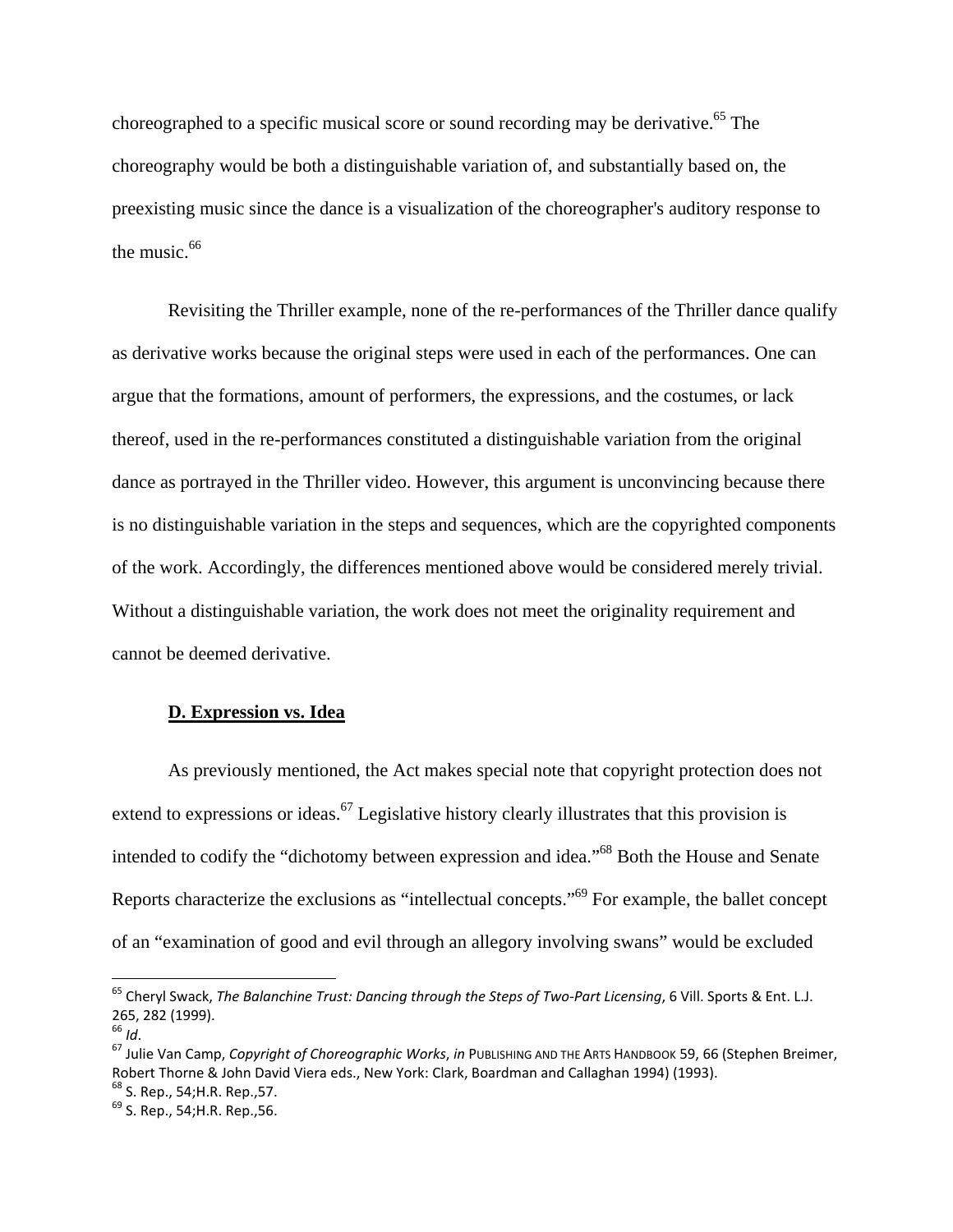from protection.<sup>70</sup> But, non-verbal ideas are not subject to this exclusion, as in choreography the dance movement itself is the "message" or idea.  $^{71}$  As Lincoln Kirstein, a cultural figure in New York who co-founded the New York City Ballet, has stated, "increasingly, ballets fail to tell stories…they are about the dance itself, just as symphonic music is about sound."**<sup>72</sup>** Thus, if the movement patterns meet the other requirements of copyrightability, they should be protected, since this non verbal sense of "idea" is not the intent of Congress.73 Further, the decisive test for an excluded "idea" would seem to be whether it could be described verbally in conceptual, as opposed to strictly descriptive, terms.74

# **E. What constitutes copyright infringement?**

Under copyright law, the owner of copyright under this title has the exclusive rights to do and to authorize any of the following:

(1) to reproduce the copyrighted work in copies or phonorecords; (2) to prepare derivative works based upon the copyrighted work; (3) to distribute copies or phonorecords of the copyrighted work to the public by sale or other transfer of ownership, or by rental, lease, or lending; (4) in the case of literary, musical, dramatic, and choreographic works, pantomimes, and motion pictures and other audiovisual works, to perform the copyrighted work publicly; (5) in the case of literary, musical, dramatic, and choreographic works, pantomimes, and pictorial, graphic, or sculptural works, including the individual images of a motion picture or other audiovisual work, to display the copyrighted work publicly; and (6) in the case of sound recordings, to perform the copyrighted work publicly by means of a digital audio transmission.<sup>75</sup>

<sup>70</sup> Julie Van Camp, *Copyright of Choreographic Works*, *in* PUBLISHING AND THE ARTS HANDBOOK 59, 66 (Stephen Breimer, Robert Thorne & John David Viera eds., New York: Clark, Boardman and Callaghan 1994) (1993).<br>
<sup>71</sup> *Id*.<br>
<sup>72</sup> *Id*. at 67.<br>
<sup>73</sup> *Id*.<br>
<sup>74</sup> *Id*.

<sup>75</sup> 17 U.S.C.A. § 106.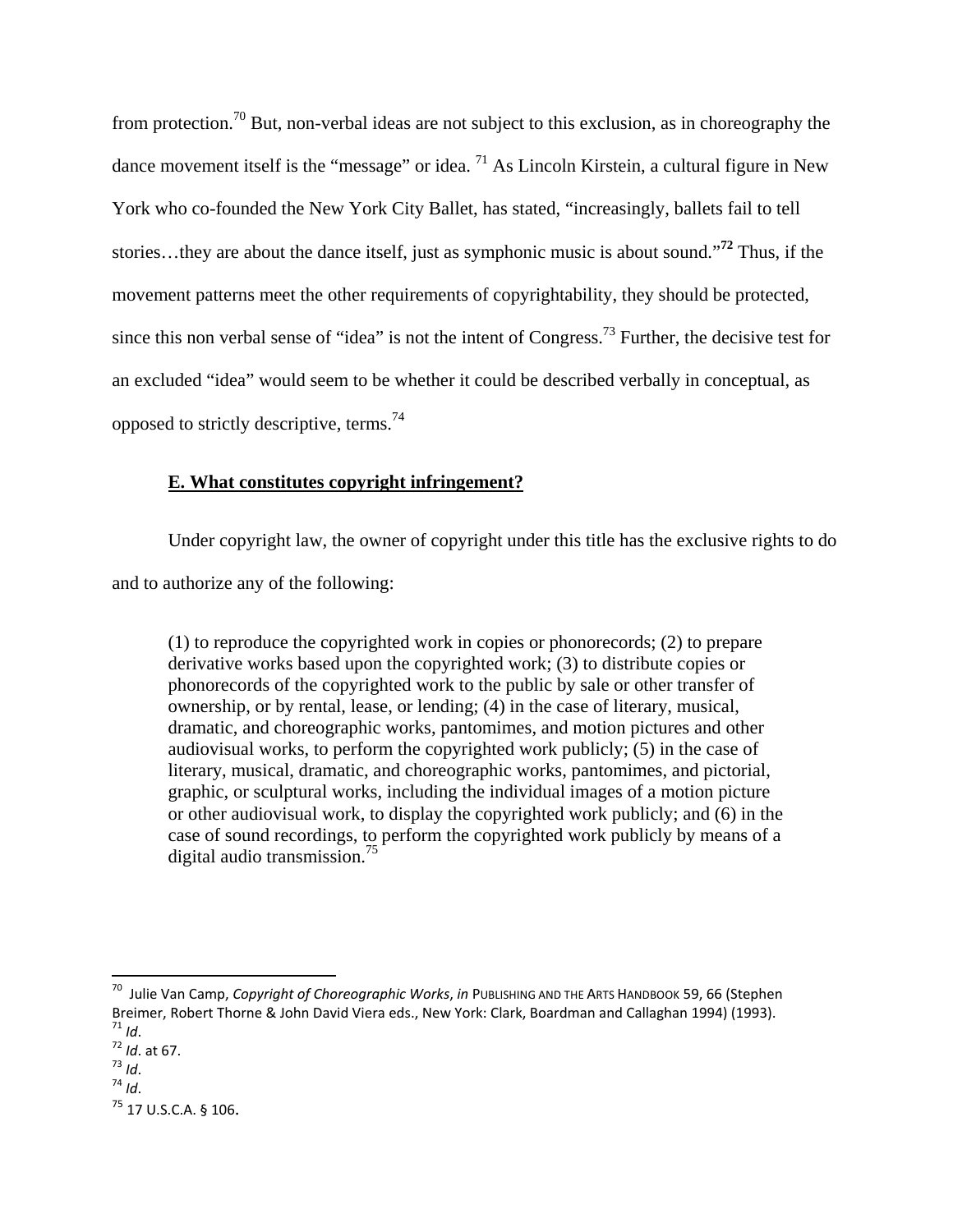For the purposes of choreography, the most frequent infringement would be a violation of the exclusive right "to perform the copyrighted work publicly."<sup>76</sup> In assessing whether there has been an infringement of a choreographic work, the courts look to whether the alleged copy is "substantially similar" to the original work.<sup>77</sup> The showing of substantial similarity is made by comparison of the infringing performance to the protected work. But, the question remains, how similar is substantially similar? The courts generally apply the "ordinary observer" test for similarity to all the categories of copyright, including choreography.<sup>78</sup> Specific to choreography, substantial similarity is easily identified in performances with:

 (1) identical movements by the same ensemble of dancers as provided in the fixation of the protected work, or (2) identical movements by the same ensemble in one or more discrete sections, movements, or variations, as fixed in the notation or other medium.79

Accordingly, if there is no substantial similarity, other than the use of a few standardized steps, in a dissimilar sequence, there is no threat of infringement.

 By utilizing the above definition of substantial similarity and applying it to the Thriller dance, which has been re-performed countless times since its creation, it is arguable that the all of the re-performances of the Thriller dance, spanning from the professional movies to the amateur web videos, infringe on the original copyrighted work. For, each of the subsequent performances uses the exact steps and sequences danced in the original Thriller music video, tailored only for time and space purposes. In fact, all of these re-performances are meant to

<sup>76</sup>Julie Van Camp, *Copyright of Choreographic Works*, *in* PUBLISHING AND THE ARTS HANDBOOK 59, 72 (Stephen Breimer,

Robert Thorne & John David Viera eds., New York: Clark, Boardman and Callaghan 1994) (1993).<br><sup>77</sup> Kristina Lopez de Quintana, *The Balancing Act: How Copyright and Customary Practices Protect Large Dance*<br>Companies over Pi

<sup>&</sup>lt;sup>78</sup> Julie Van Camp, Copyright of Choreographic Works, in PUBLISHING AND THE ARTS HANDBOOK 59, 76 (Stephen Breimer, Robert Thorne & John David Viera eds., New York: Clark, Boardman and Callaghan 1994) (1993). <sup>79</sup> *Id*. at 72.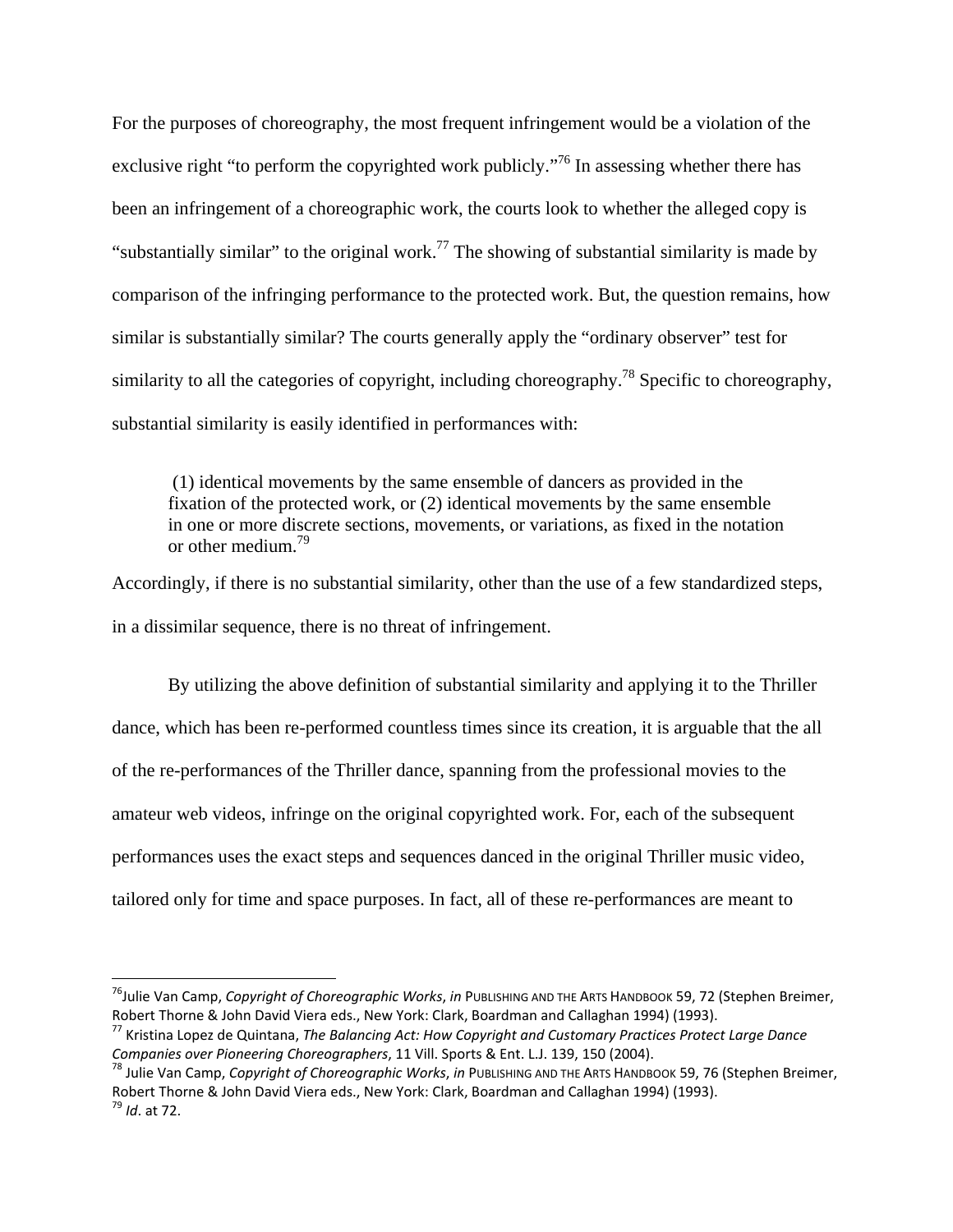imitate the Thriller dance, which has become an iconic movement in society since the video was released in the 1980s and even more so since the recent passing of Michael Jackson.

It can be argued that a poorly executed rendition of the Thriller dance may not constitute clear infringement because the performers lack technical dance skills; thus, the performers do not capture the essence of the protected movements and sequences in their re-performance. Whether the re-performance is substantially similar to the original work shall be determined by the court under the ordinary observer test. In applying this test, the court will determine infringement based solely on the use of the copyrighted steps and sequences in the re-performance and not on the proper execution of such movements. As a result, even a seemingly dissimilar and poor reperformance of a copyrighted dance may constitute infringement, unless the movements are so badly performed that they are not recognized as the copyrighted steps and sequences.

### **F. Remedies**

The proper remedy for copyright infringement is widely discussed among scholars.<sup>80</sup> The Copyright Act affords economic protection for most artistic forms by compensating injured artists with monetary damages.<sup>81</sup> However, monetary damages are often inadequate for choreographers who are primarily concerned with preserving the character of their work.<sup>82</sup> Thus, most choreographers forgo copyright protection and instead rely on the customs of the dance community to ensure their works will be performed with artistic integrity.<sup>83</sup>

<sup>80</sup> Kristina Lopez de Quintana, *The Balancing Act: How Copyright and Customary Practices Protect Large Dance Companies over Pioneering Choreographers*, <sup>11</sup> Vill. Sports & Ent. L.J. 139, <sup>152</sup> (2004). <sup>81</sup> *Id*. <sup>82</sup> *Id*. <sup>83</sup> *Id*.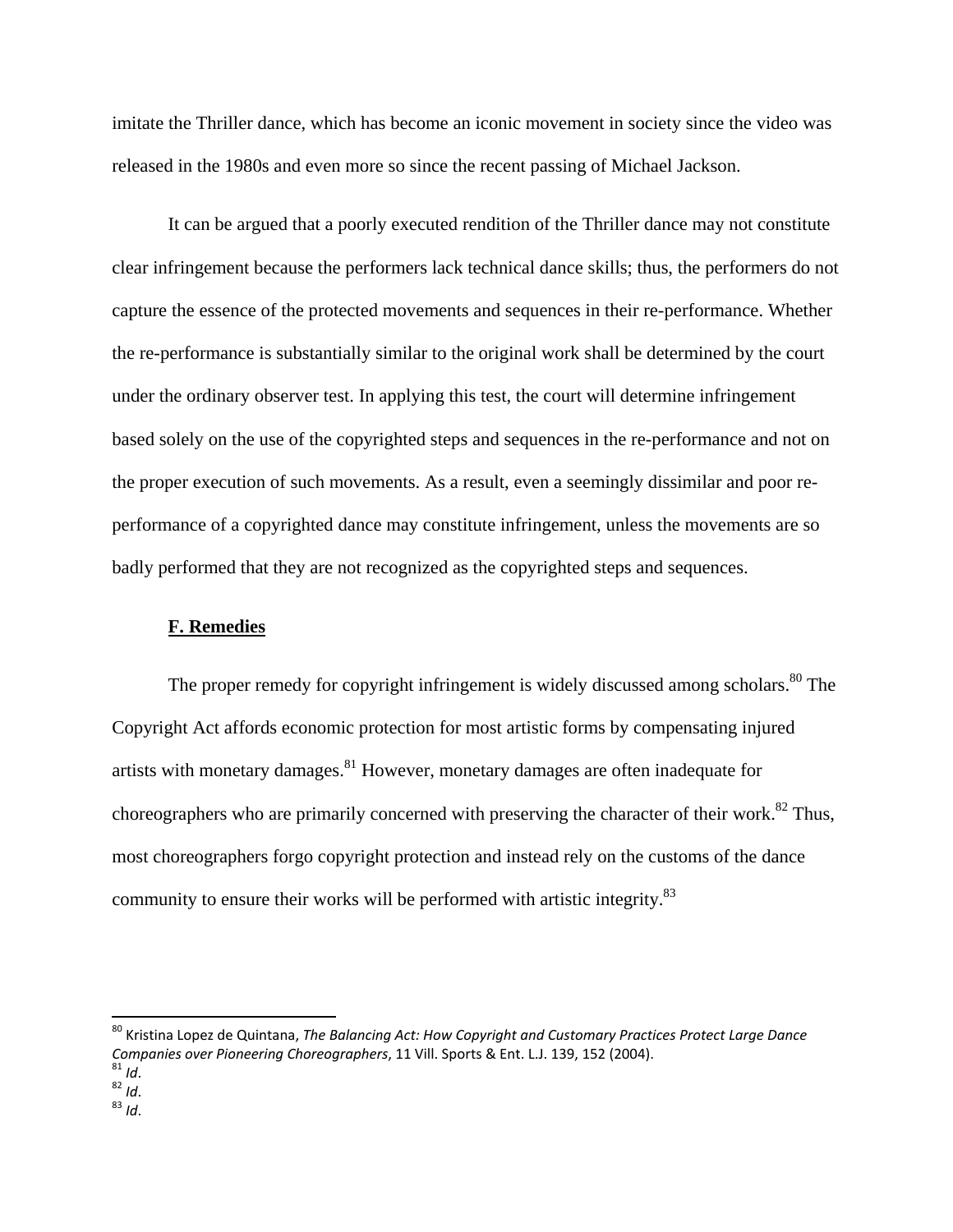Conversely, choreographers fail to recognize the deterrent effect of enforcing copyright protection through the legal system. If a choreographer is successful in litigating an infringement case, the result would not only compensate the choreographer with monetary damages, but also signal to the dance community and to society that the work is protected and thus may only be reperformed through license with the original choreographer. This, in turn, preserves the character of the choreographer's work, and attributes the work's authorship to the original choreographer. This is especially important when a dance, such as Thriller, becomes increasingly popular, and people outside the dance community, such as filmmakers in Hollywood or amateurs on the web, may re-perform it. Not being a part of the dance community, these potential infringers will not be subject to, nor effected by, the self regulation within the community. Thus, it is imperative that choreographers seek broader protection through federal copyright law.

### **III. Customs of the Dance Community**

 The dance community generally includes the choreographers, performers, audience, critics and historians.<sup>84</sup> And, although the amended Copyright Act of 1976 specifically includes choreographic works, a majority of choreographers still have not taken advantage of copyright protection for their works.<sup>85</sup> There are several reasons for this phenomenon, all stemming from the inherent self regulation within the dance community. Many choreographers feel that the customs of the dance community more adequately address their needs than do the provisions of the Act.<sup>86</sup> Two predominant customs are choreographic credit and choreographic control.<sup>87</sup>

<sup>&</sup>lt;sup>84</sup> Julie Van Camp, *Copyright of Choreographic Works, in* P∪в⊔sнияс AND THE ARTS HANDBOOK 59, 74-75 (Stephen<br>Breimer, Robert Thorne & John David Viera eds., New York: Clark, Boardman and Callaghan 1994) (1993).

<sup>&</sup>lt;sup>85</sup> Barbara Singer, In Search of Adequate Protection for Choreographic Works: Legislative and Judicial Alternatives<br>vs. the Custom of the Dance Community, 38 U. Miami L. Rev. 287, 289 (1984).

<sup>&</sup>lt;sup>86</sup> Edwina M. Watkins, May I Have This Dance?: Establishing A Liability Standard For Infringement Of Choreographic *Works*, 10 I. Intell. Prop. L. 437, 444 (2003).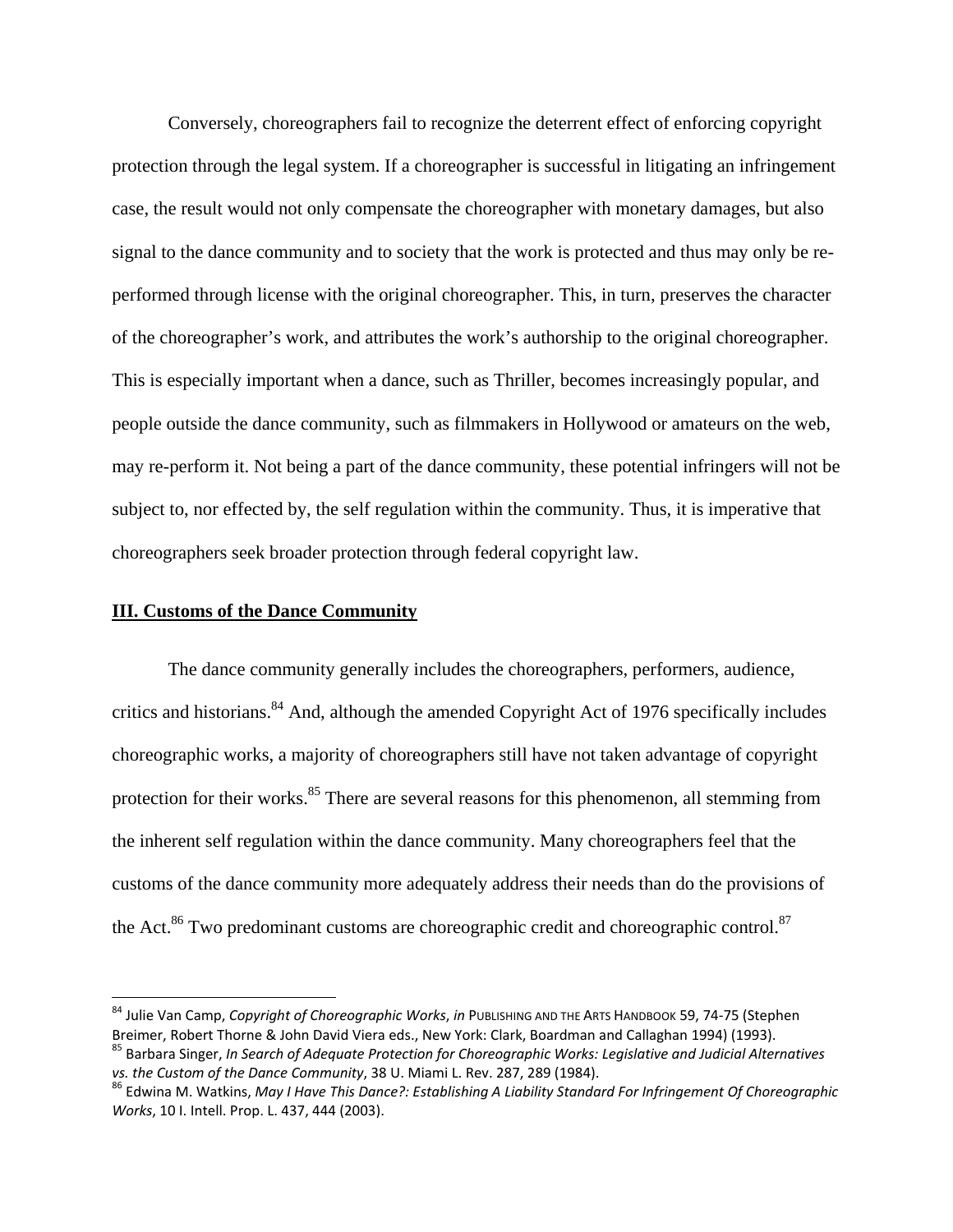Choreographic credit is the practice of attaching the choreographer's name to every performance or work that he created without regard to whether the choreographer, his company, or some other entity has legal ownership of the work.<sup>88</sup> Choreographers receive credit through announcement of their names at the beginning or end of the performance, and publication of their name in the performance handbill.<sup>89</sup> Such credit informs the audience of the author of the work and prevents confusion as to the artistic and creative origin of the work.<sup>90</sup> For example, Michael Peters, assuming he was on the list of credits when the Thriller video was released, received choreographic credit in the dance community for his Thriller choreography. Although, it is important to note that this credit depends on the cooperation of the directors, producers, and theatres involved, all of whom are not necessarily a part of the dance community.

 Choreographic control, on the other hand, grants the choreographer control of his works post performance or production, when the works have been released to the public.<sup>91</sup> This means that dance companies, who later want to produce the choreographer's work, seek permission directly from the choreographer to do so. Both parties enter into a licensing agreement, where the dance company has rights to a certain number of performances of the work for a certain period of time.<sup>92</sup> The choreographer is then entitled to a licensing fee, as well as royalties from each performance.<sup>93</sup>

The terms of the licensing agreement normally allow the choreographer to maintain artistic control through supervision of rehearsals, participation in staging of the work, and power

- 
- 
- 
- 
- 

 <sup>87</sup> Edwina M. Watkins, *May <sup>I</sup> Have This Dance?: Establishing <sup>A</sup> Liability Standard For Infringement Of Choreographic Works*, 10 I. Intell. Prop. L. 437, 443 (2003).<br><sup>88</sup> *Id*.<br><sup>89</sup> *Id*.<br><sup>90</sup> *Id*.<br><sup>91</sup> *Id*. at 444.<br><sup>92</sup> *Id*.<br><sup>93</sup> *Id*.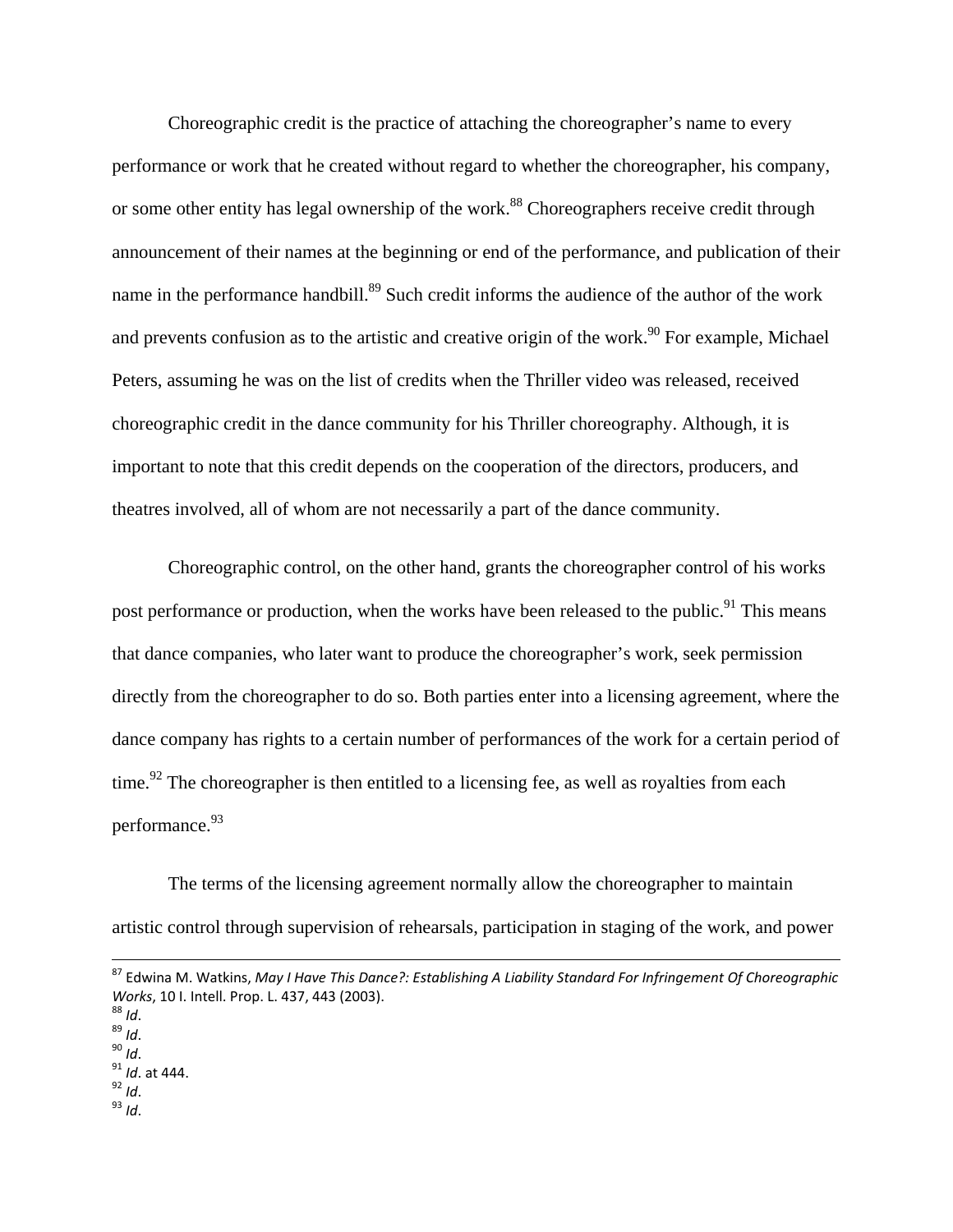to make choreographic changes to the work.<sup>94</sup> Through specific terms in the negotiated licensing agreement, the choreographer also maintains the right to withdraw the work from the licensee if he feels that the dance company is incapable of sufficiently performing the work with artistic integrity.<sup>95</sup> For example, after Thriller was released to the public, any subsequent groups who wanted to use the Thriller choreography yet avoid backlash from the dance community, would have had to seek license directly from Michael Peters and been subject to his discretion as to how the piece was to be re-performed. However, if the subsequent performers were not part of the dance community, they would not have been subject to, nor effected by, the self-regulation. Yet, if the work was legally protected, all subsequent performers would be subject to federal copyright law.

Although it seems the economic incentives to pirate are no less than in other contexts, the self regulatory customs of the dance community are rarely breached due to peer pressure and threat of marred reputation.<sup>96</sup> And even if they are, the dance community is reluctant to seek legal remedies because:

choreographers view unlicensed performances as a risk of the trade…or free publicity…prefer to rely on negotiation of peer pressure in settling their differences with breaching licensees...are discouraged by the costs involved in bringing suit...that may strain the budget and patience of struggling choreographers...[realize that] the small amounts of lost profit resulting from the breach…fail to justify legal effort…[and fear that] legal enforcement of the contract may not offer much relief…97

<sup>95</sup> Id.<br><sup>96</sup> Barbara Singer. In Search of Adeauate Protection for Choreoaraphic Works: Leaislative and Judicial Alternatives *vs. the Custom of the Dance Community*, <sup>38</sup> U. Miami L. Rev. 287, <sup>296</sup> (1984). <sup>97</sup> *Id*.

<sup>94</sup> Edwina M. Watkins, *May I Have This Dance?: Establishing A Liability Standard For Infringement Of Choreographic*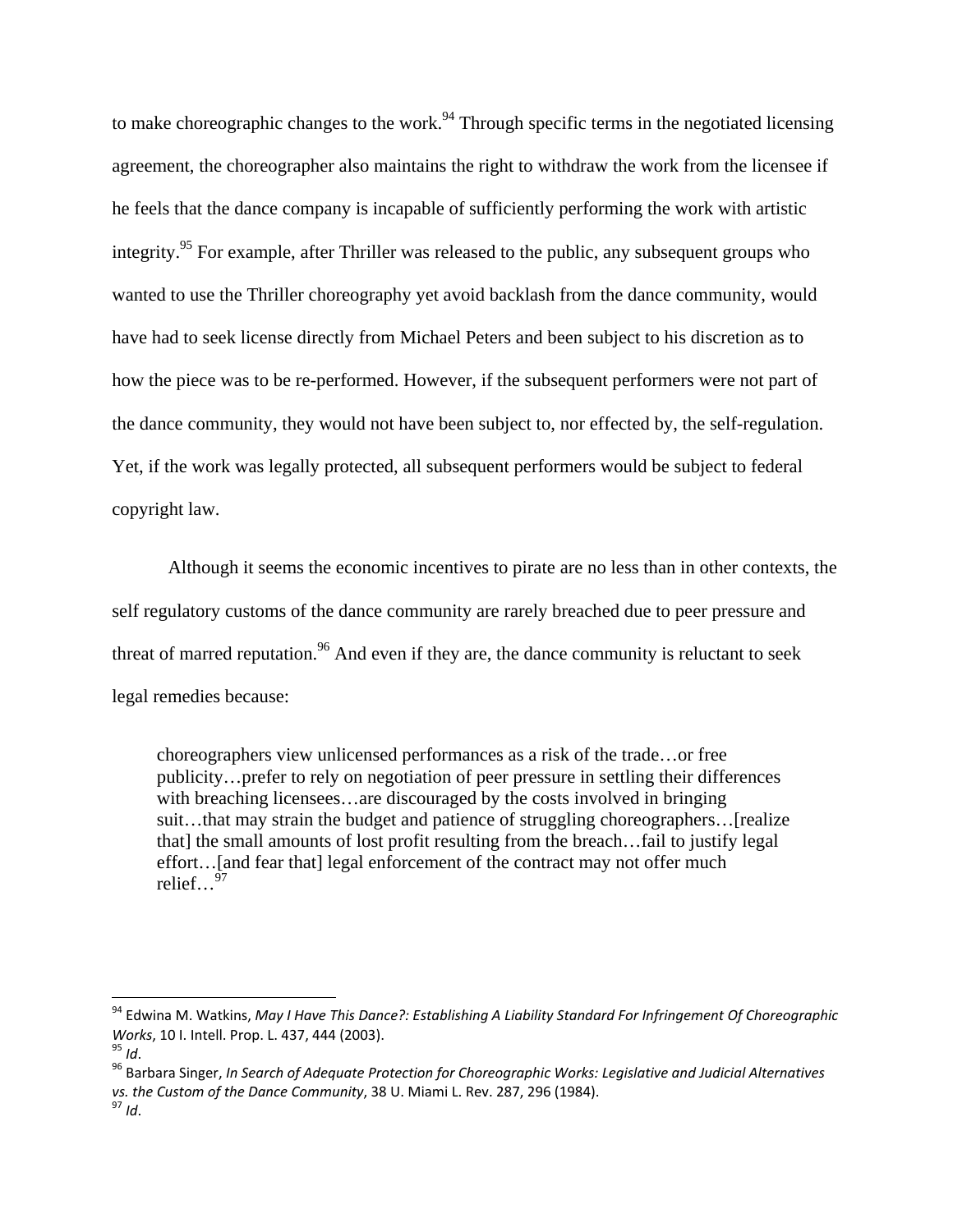This is especially true if the choreographer is not in a position of equal bargaining power due to his financial situation. It is because these customs alone appear to sufficiently address the choreographer's needs that the dance community has taken to self regulation.

 Additionally, the dance community believes the provisions of the Act illustrate a lack of understanding of the art of choreography and the dance community itself. First, the dance community encompasses a broader definition of choreography than that illustrated by the Act.<sup>98</sup> "Among members of that community, choreography is loosely defined as anything a choreographer presents to the public" without regard to manner or form of creation.99 The Act sets forth a threshold of originality, yet leaves the term "choreographic work" undefined with a note that it was not "necessary to specify that choreographic works do not include social dance steps and routines."  $100$  For the dance community, this portrays a minimum level of difficulty that must be met before a work can be protected, yet may alternatively result in the inability to copyright highly innovative or very simplistic works because they are grounded in common or basic components.<sup>101</sup>

However, the Copyright Office has defined choreography as the composition and arrangement of dance movements and patterns usually intended to be accompanied by music, which may also represent a series of dance movements and patterns organized into a coherent whole.102 And, through the Act, Congress has incorporated a broader definition

<sup>98</sup> Edwina M. Watkins, *May I Have This Dance?: Establishing A Liability Standard For Infringement Of Choreographic*

Works, 10 I. Intell. Prop. L. 437, 445 (2003).<br><sup>99</sup> Barbara Singer, *In Search of Adequate Protection for Choreographic Works: Legislative and Judicial Alternatives*<br>vs. the Custom of the Dance Community, 38 U. Miami L. Re

<sup>&</sup>lt;sup>100</sup> H.R. Rep. No. 94-1476, at 53-54 (1976).<br><sup>101</sup> Edwina M. Watkins, *May I Have This Dance?: Establishing A Liability Standard For Infringement Of*<br>Choreographic Works, 10 I. Intell. Prop. L. 437, 445 (2003).

*Choreographic Works*, <sup>10</sup> I. Intell. Prop. L. 437, <sup>445</sup> (2003). <sup>102</sup> *The Compendium of Copyright Office Practices*, Compendium II § 450.01 & §450.03(a) (1984).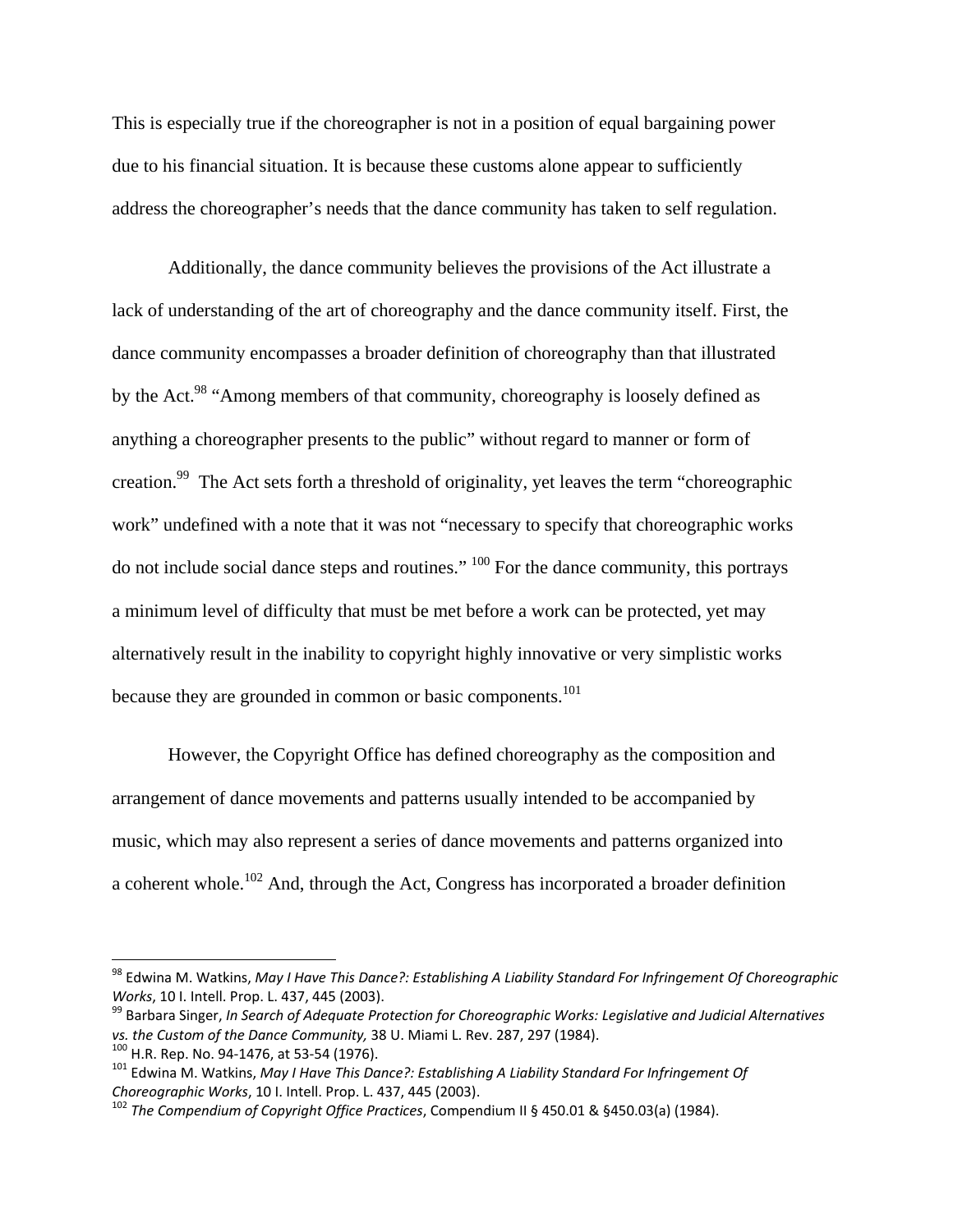of choreography, including abstract pieces which need not tell a story to be copyrightable.103 Thus, this criticism of the Act by the dance community is moot.

Second, choreographers are concerned with the originality requirement of the Act, especially since the federal courts have not assessed the sufficient level of originality necessary for works.<sup>104</sup> This stems from the fear that courts may render many choreographers' works un-copyrightable because they consist of individual dance steps, which in themselves are un-copyrightable.<sup>105</sup> The dance community, however, believes that a choreographer's work should be copyrightable "[a]s long as the dance bears the choreographer's individual stamp [i.e. "the choreographer's treatment of rhythm, space and movement in the work"]…[regardless of whether his] dance uses well known or often used steps."<sup>106</sup> These competing notions, as well as the courts lack of artistic knowledge when it comes to choreography, concern the dance community. On this matter, the dance community solution is purely self-serving. For, every interest group desires a monopoly on what they believe to be exclusively theirs, but this notion is legally both unrealistic and unattainable in today's society.

In addition, the community believes that such legal requirements allow the legal system to judge the originality of the choreographic works, which may be imperceptible to the untrained eye, creating an obstacle nearly impossible to overcome.<sup>107</sup> Similarly, choreographers worry that the court, because it lacks expertise in the field of dance and

<sup>103</sup> Kathleen Abitabile & Jeanette Picerno, Article, *Dance and the Choreographer's Dilemma: A Legal and Cultural* Perspective on Copyright Protection for Choreographic Works, 27 Campbell L. Rev. 39, 42 (2004).<br><sup>104</sup> Edwina M. Watkins, May I Have This Dance?: Establishing A Liability Standard For Infringement Of

*Choreographic Works*, 10 I. Intell. Prop. L. 437, 445-46 (2003).<br><sup>105</sup> *Id.* at 446.<br><sup>106</sup> *Id.* 107 *Id*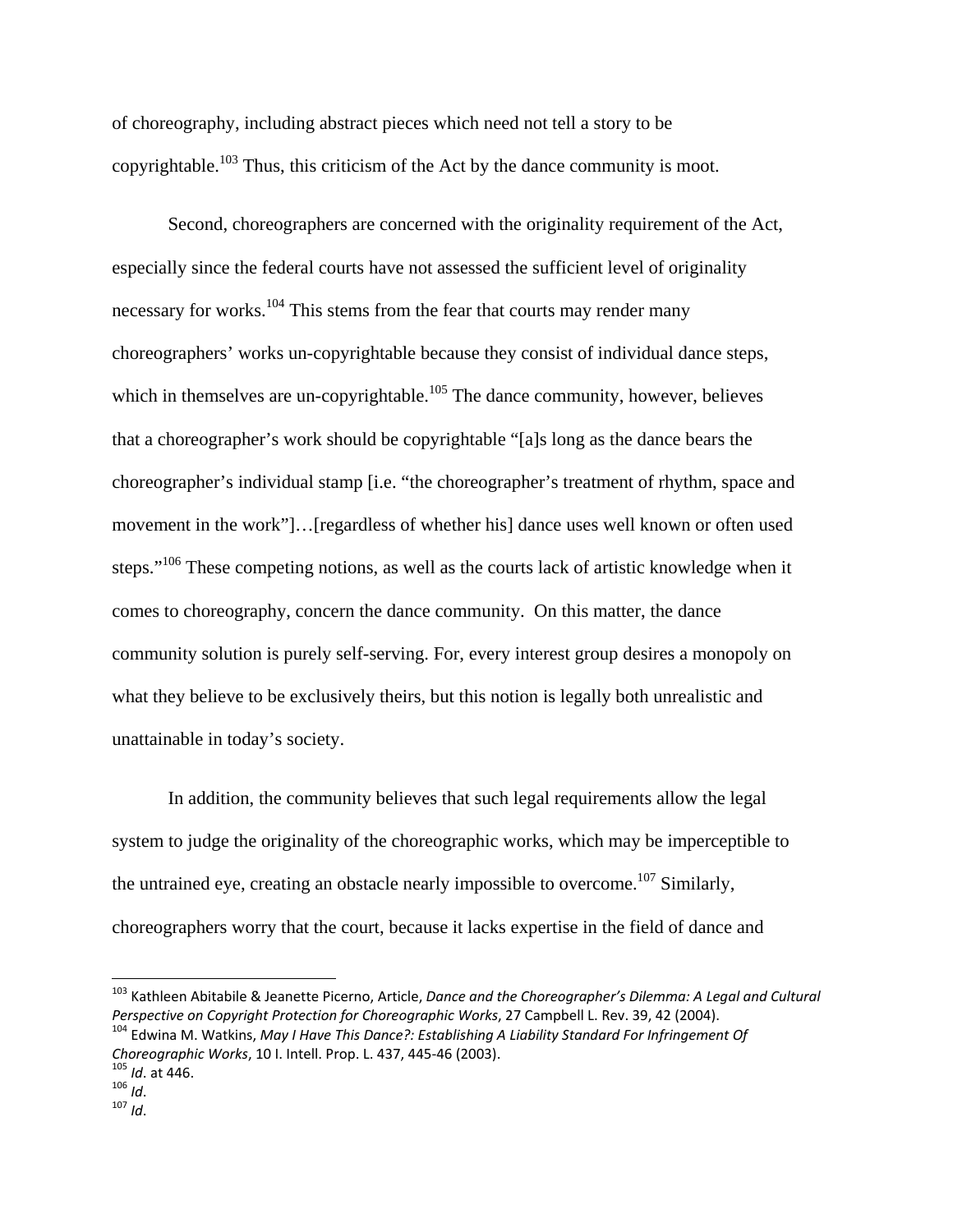choreography, will not be able to adequately determine whether an infringement has occurred. For, newer choreographers often push the limit, creating obscure or abstract pieces, which they believe the courts are ill-equipped to make artistic judgments about their works.108 Courts apply the "ordinary observer" test to all the categories of copyright, yet the court doesn't know "how to look" at the dances to determine infringement.<sup>109</sup>

This is a naïve criticism of the legal system because it is the trial counsel's responsibility to put the court in the appropriate frame of reference through expert testimony or otherwise. It is true that the court lacks expertise in the field of dance, just as in other artistic and even scientific fields. Nonetheless, the court is simply to make a fair and unbiased determination based on the facts and evidence presented by counsel. Thus, the dance community is at no disadvantage when compared to every other litigant that appears in court.

 Finally, the choreographers view the fixation requirement as a technical burden unnecessary for copyrightability.<sup>110</sup> This topic is discussed thoroughly in the remainder of the article.

#### **IV. Fixation Requirement**

 Fixation has been one of the foundational elements of copyright from the time when the Copyright Act was first instituted. Copyright notice, aided by the requirement of fixation, has since served as the legal signal to the public that a work is protected and

<sup>108</sup> Kristina Lopez de Quintana, *The Balancing Act: How Copyright and Customary Practices Protect Large Dance*

Companies over Pioneering Choreographers, 11 Vill. Sports & Ent. L.J. 139, 150 (2004).<br><sup>109</sup> Julie Van Camp, Copyright of Choreographic Works, in PUBLISHING AND THE ARTS HANDBOOK 59, 76 (Stephen<br>Breimer, Robert Thorne & Jo

<sup>&</sup>lt;sup>110</sup> Edwina M. Watkins, May I Have This Dance?: Establishing A Liability Standard For Infringement Of *Choreographic Works*, 10 I. Intell. Prop. L. 437, 446 (2003).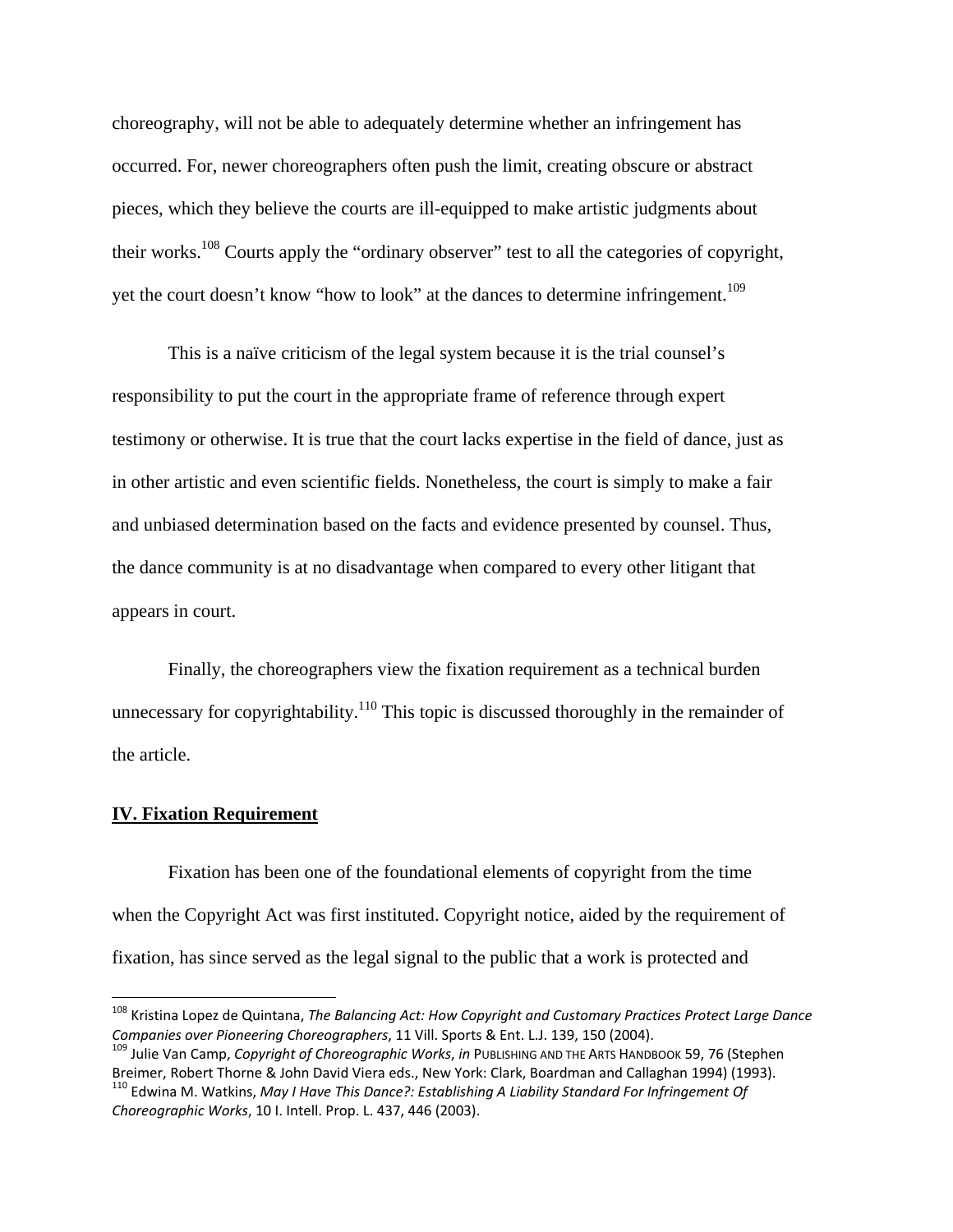cannot be freely used or performed. Accordingly, fixation is the element of the Act that most concerns choreographers and the dance community. It requires the work to be "fixed in any tangible medium of expression, now known or later developed, from which they can be perceived, reproduced, of otherwise communicated, either directly or with the aid of a machine or device."  $111$ 

### **A. Creation**

The creation process is unique to each choreographer; it may take weeks, months, even years to create a choreographic masterpiece.<sup>112</sup> The process begins when the choreographer finds his inspiration and translates it into a sequence of movements.<sup>113</sup> The choreographer then polishes the movements and considers whether the steps are feasible enough so the dancers can properly execute them.<sup>114</sup> And, after weeks of practicing and refining the steps, the dancers are ready to take the stage and the choreographer consults with specialized designers for the final elements of costumes, lighting and sets.<sup>115</sup> Despite this process, courts have decided "regardless of the number of times a dance has been publicly performed, a choreographic work is created when it is fixed in a copy for the first time."<sup>116</sup> The Thriller choreography thus became copyrightable when it was "created," meaning when it was first filmed in the Thriller music video.

 $111$  Copyright Act, 17 USCA § 102 (1976).

<sup>&</sup>lt;sup>112</sup> Kristina Lopez de Quintana, The Balancing Act: How Copyright and Customary Practices Protect Large Dance<br>Companies over Pioneering Choreographers, 11 Vill. Sports & Ent. L.J. 139, 145 (2004).

<sup>&</sup>lt;sup>113</sup> Id.<br>
<sup>114</sup> Id.<br>
<sup>115</sup> Kathleen Abitabile & Jeanette Picerno, Article, Dance and the Choreographer's Dilemma: A Legal and Cultural *Perspective on Copyright Protection for Choreographic Works*, 27 Campbell L. Rev. 39, 44 (2004).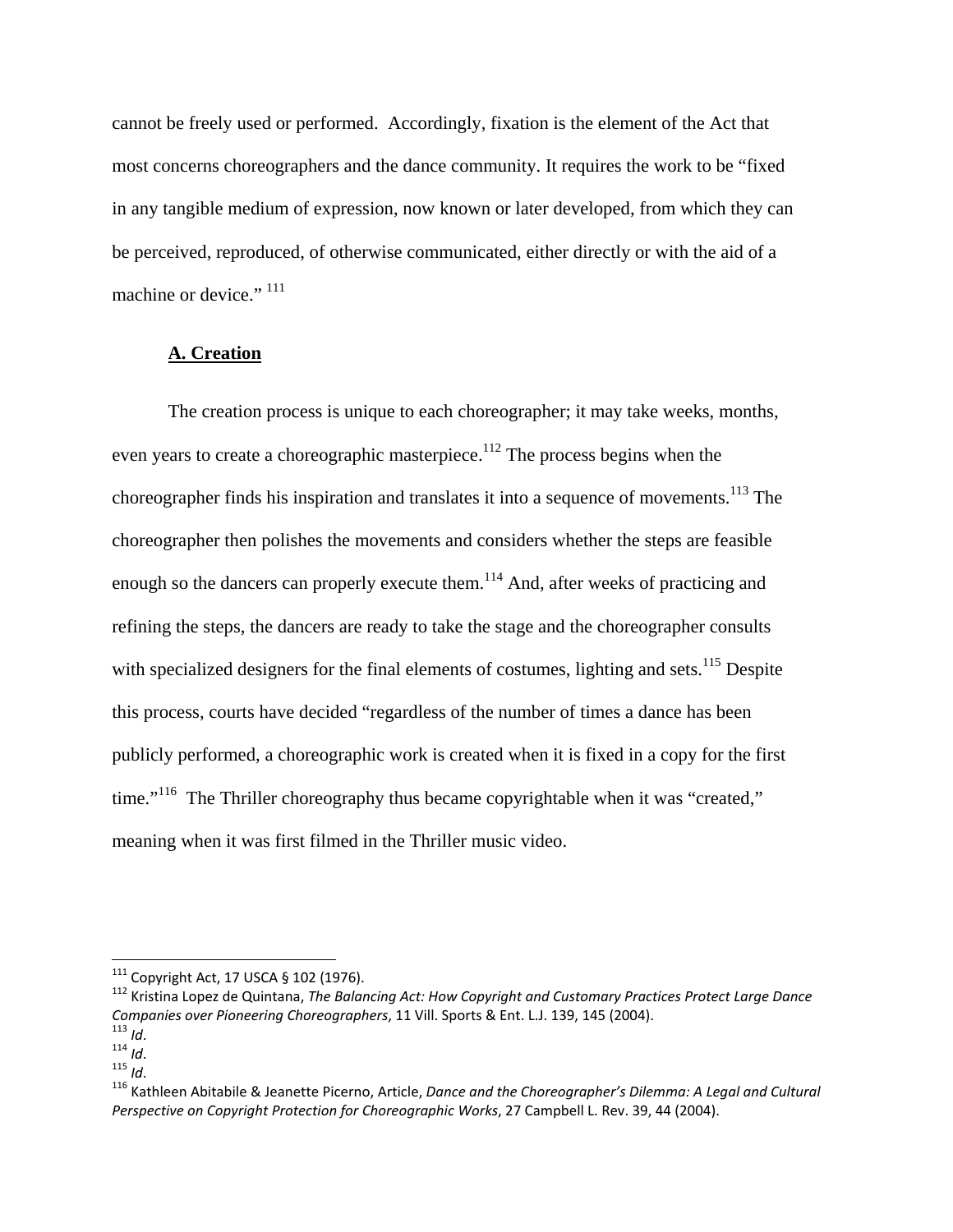An issue arises with the court's definition of creation: "a choreographic work is created when it is fixed in a copy for the first time."<sup>117</sup> Whether fixed in film or notation, the dance is the creation of the choreographer. But, what if the dance is filmed and thereby fixed by the producer or director of the show in which the dance is performed? Legally, the author of the work is the one who creates it, which under the court's definition would be the person who fixes it. This however does not pose a significant problem for the dance community. For, it is common in the dance community for the choreographer to have a side agreement with the producer or director concerning the initial electronic recording and reproduction of the dances. In these situations, the directors or producers are acting as agents to the choreographers so as not to affect their rights to copyright and protect their work.

#### **B. Common Forms of Fixation**

As stated above, the courts have decided that "regardless of the number of times a dance has been publicly performed, a choreographic work is created when it is fixed in a copy for the first time.<sup>118</sup> The Act requires a work to be fixed in a tangible medium of expression, meaning the work must be set in a stable and permanent medium, whereby it will be perceived or reproduced, based on its recognizable traits.<sup>119</sup> Through the years, two common forms of fixation have evolved to satisfy this requirement: film and notation. Each form has various advantages and disadvantages, which will be discussed in detail below.

<sup>117</sup> Kathleen Abitabile & Jeanette Picerno, Article, *Dance and the Choreographer's Dilemma: A Legal and Cultural Perspective on Copyright Protection for Choreographic Works, 27 Campbell L. Rev. 39, 44 (2004).* <sup>118</sup> *Id.* 119 Copyright Act, 17 USCA § 102 (1976).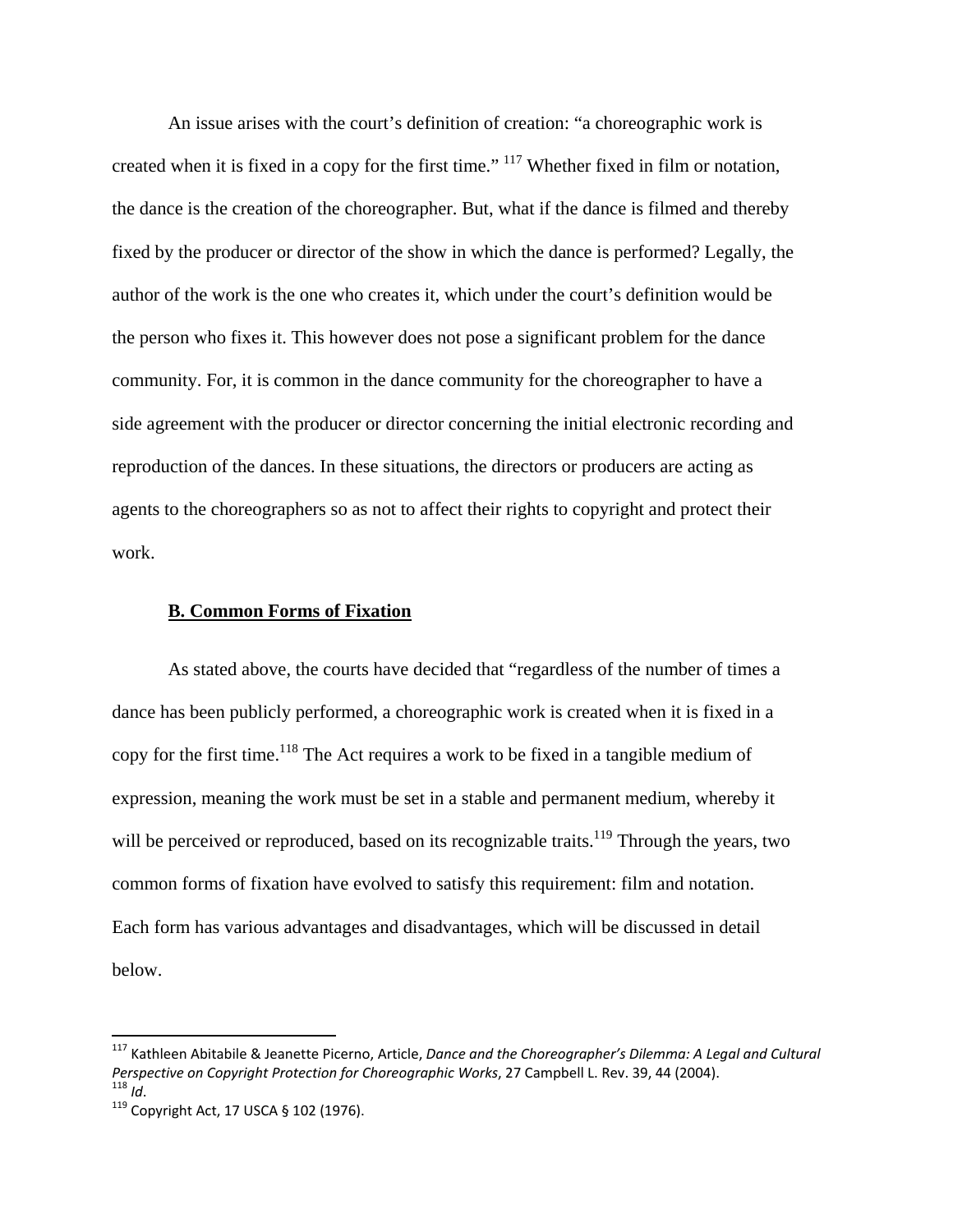#### **1. Film**

 The first established form of fixation is film, which is normally created by videotaping a performance. It is a stable and permanent form of fixation because it is easily copied and will stand the test of time. The main advantage of using film over other forms of fixation is that it is very inexpensive.<sup>120</sup> Depending on the financial status of the choreographer, he may simply make a home movie of the performance instead of hiring a professional camera crew to capture the performance. Nowadays, choreographers would not even need a video camera to record a performance. Instead, choreographers can use their personal computers or smart-phones, most of which have audio-visual recording functions. But, if the choreographer does not trust himself or have the technological capability to adequately tape the performance of his work, a professional camera crew can be hired for as little as  $$175$  due to increased technology and decreased demand.<sup>121</sup>

 Another advantage of using film is that it captures a visual representation of the work. A visual representation allows the work to both be seen and engrained in the minds of the public, allowing it to be easily perceived and reproduced. A visual form of fixation leaves little room for frivolous arguments in defense of an alleged infringement because it permits the court to easily compare the protected work to that of a potential infringement by looking for substantial similarity in the movements and formations.

Although filming a performance to fulfill the fixation requirement has obvious advantages, it also has a variety of disadvantages. One such difficulty results when a large group performs the work. Film cannot capture all the individual movements, as well as the

<sup>120</sup> Kathleen Abitabile & Jeanette Picerno, Article, *Dance and the Choreographer's Dilemma: A Legal and Cultural Perspective on Copyright Protection for Choreographic Works*, <sup>27</sup> Campbell L. Rev. 39, <sup>53</sup> (2004). <sup>121</sup> *Id*.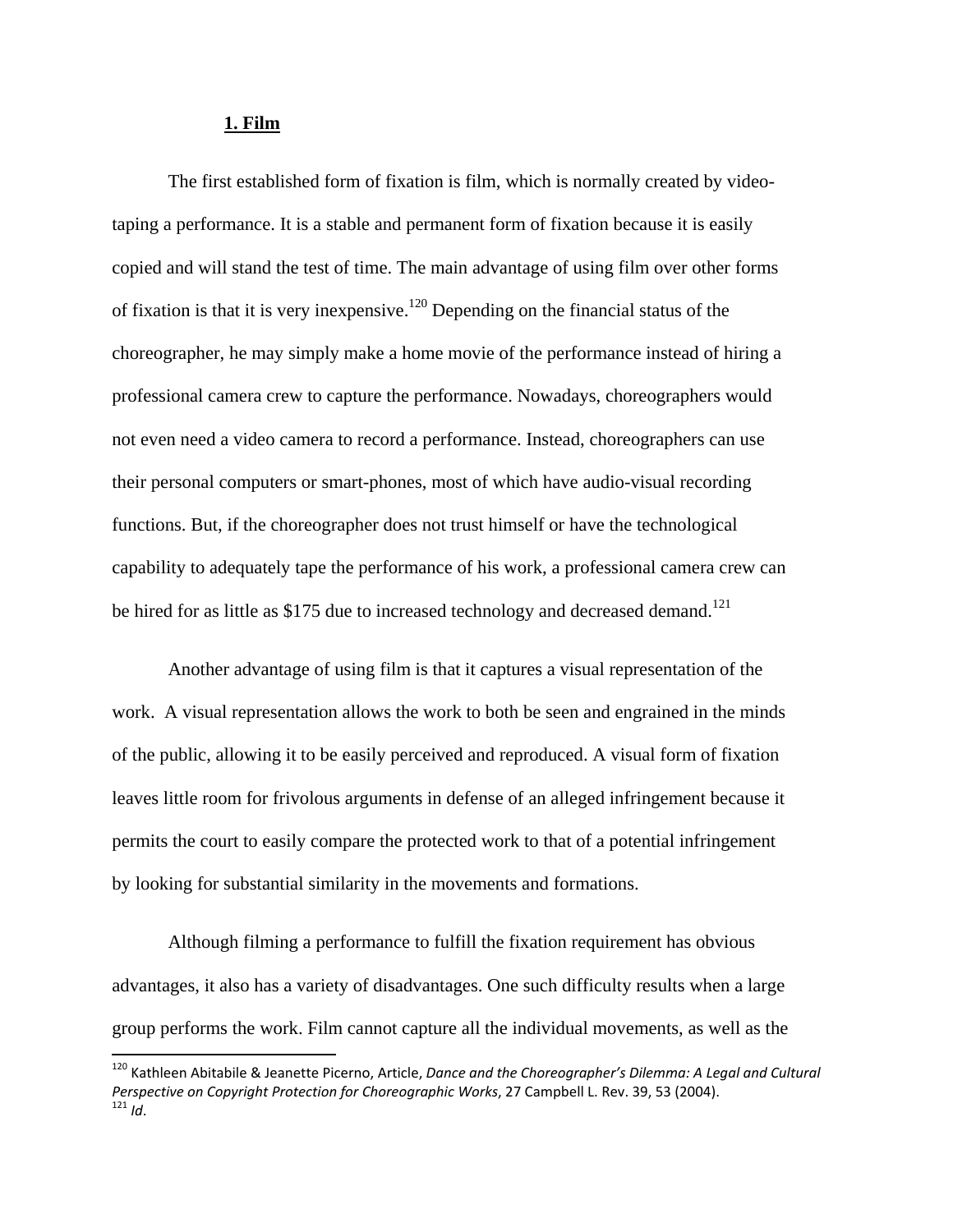group designs, because inevitably some dancers will be visually blocked by others, or performers dancing the solo numbers will become the main focus of the camera.<sup>122</sup> So, in this respect, film may be less detailed than another form of fixation, such as notation, unless the choreographer focuses on capturing the entire performance at every point throughout the performance.

Although the film recording may capture every element of a performance, yet another issue arises in that the film captures only a single performance. Technically, the film captures an interpretation of particular group of dancers rather than the choreographer's intent.<sup>123</sup> In this respect, the recorded work is significantly more detailed than the notational method. John Martin, a long time dance critic for the New York Times, commented that:

A film is a recording, not of the composition itself, but of a specific performance of it, which is no more an interpretation or adaptation by performers and consequently may depart radically from the choreographer's...intent.  $^{124}$ 

 If this is true, then the interpretation should be protected as part of the original work. For, it would be nearly impossible to identify which aspects are part of the choreographic work and which are the interpretations of the performers.

Whether the interpretation of the choreographer's original work is part of that work and thus protected is yet another issue. Should the choreographer receive credit for the performers' facial expressions, fluidity and grandness of the dancer's movements? Legally, the choreographer is the author of the original work and should not receive credit for the

<sup>122</sup> Julie Van Camp, *Copyright of Choreographic Works*, *in* PUBLISHING AND THE ARTS HANDBOOK 59, 69 (Stephen Breimer, Robert Thorne & John David Viera eds., New York: Clark, Boardman and Callaghan 1994) (1993).<br><sup>123</sup> *Id*. at 68.<br><sup>124</sup> *Id*.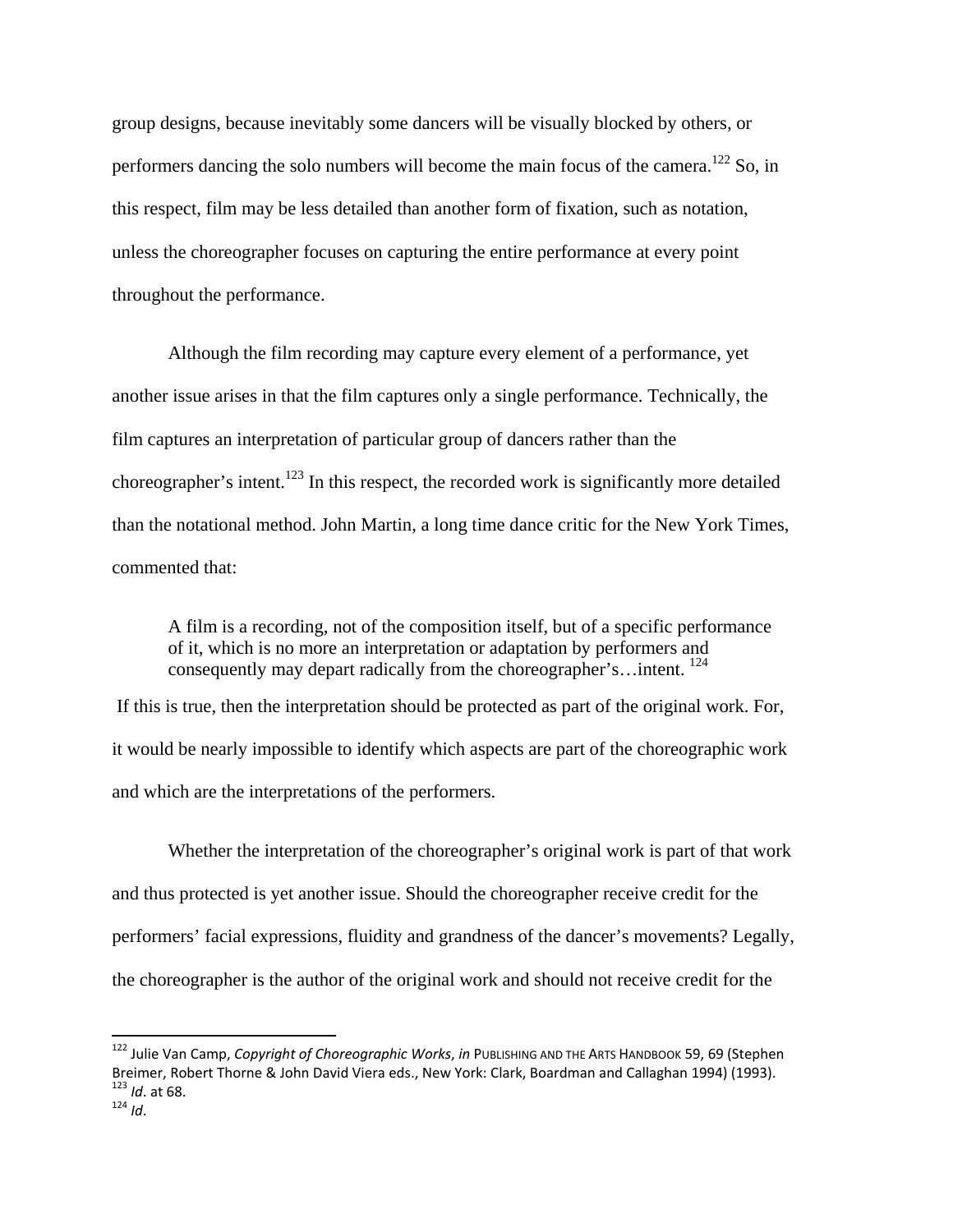interpretation.<sup>125</sup> But, there is no simple solution to this problem because it is difficult to separate the true work from the interpretation.<sup>126</sup> Thus, some courts have included the interpretation in the protected work.<sup>127</sup> This is similar to the copyright of a play or screenplay, which also depends on the actor's or the director's interpretation of the characters portrayed by the writers.

A viable option may be to have the choreographer himself perform the piece and record his own performance. But, this will be problematic if the performance involves more than one dancer. It has been suggested by Julie Van Camp in her law review article that, for simplicity, there should be a presumption that the choreographer has contributed all protected elements of the work, including the interpretive elements, with the burden on the challenger to show otherwise.<sup>128</sup> On the other hand, one can argue that the performers and choreographers should be considered joint authors.<sup>129</sup> But this is inconsistent with the practices in the dance community and the current registration practices of copyrights.<sup>130</sup>

Similarly, another issue exists as to which version of a work constitutes the copyrighted work when there have been many interpretations and revisions.<sup>131</sup> This issue is also apparent in the copyright of a song or a play, which are also subject to frequent interpretation and revision. Under the Act, "each version constitutes a separate work," so long as it has been fixed; and, works "prepared over a period of time, the portion of it that

<sup>125</sup> Julie Van Camp, *Copyright of Choreographic Works*, *in* PUBLISHING AND THE ARTS HANDBOOK 59, 68 (Stephen Breimer, Robert Thorne & John David Viera eds., New York: Clark, Boardman and Callaghan 1994) (1993).<br>
<sup>126</sup> *Id*.<br>
<sup>127</sup> *Id*.<br>
<sup>128</sup> *Id*.<br>
<sup>129</sup> *Id*.<br>
<sup>131</sup> *Id*. at 69.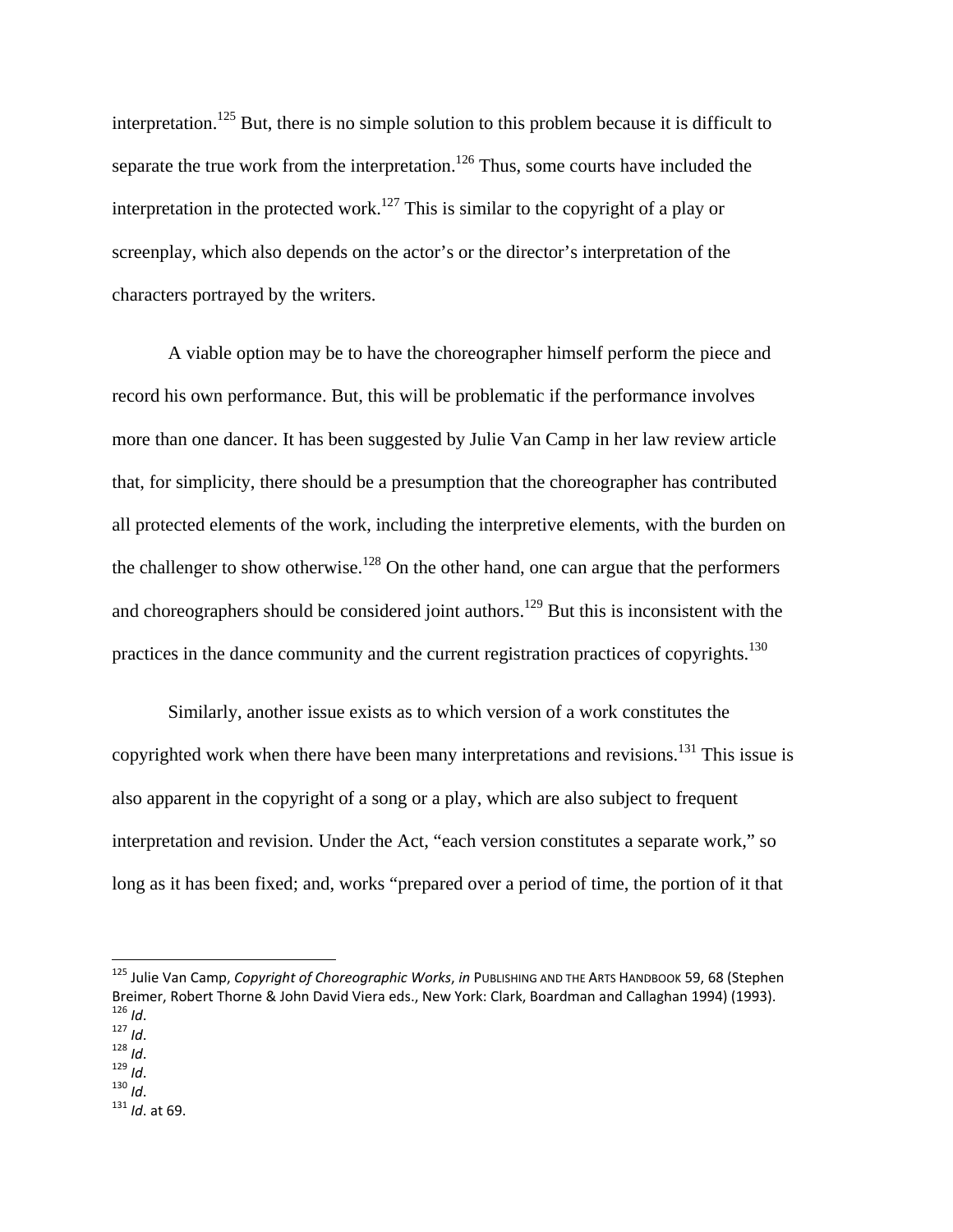has been fixed at any particular time constitutes the work as of that time." <sup>132</sup> This may be at odds with the impression of the dance community, which recognizes the multiple works, under a legal context, as a single work.<sup>133</sup> For example, in genres such as ballet, the same work is continuously revised for each season of performances, although the basics remain the same. The dance community would recognize the dance as a single work, whereas legally each season the revised dance would constitute a separate work.

#### **2. Notation**

The second established form of fixation is choreographic notation. Labanotation, or Laban Dance Notation, is primarily used in the United States and was developed in the eighteenth century when many dancers and choreographers read and understood notation.<sup>134</sup> The form declined in popularity because ballet steps became more complex and innovative new styles of dance emerged.<sup>135</sup> However, today Labanotation remains the most accurate method of preserving and reproducing works.<sup>136</sup>

Labanotation is a written dance notation system based on a vertical staff marked with symbols representing movements.<sup>137</sup> For example, below is a copy of the notation for Friedrich Albert Zorn's La Cachucha:<sup>138</sup>

<sup>132</sup> Julie Van Camp, *Copyright of Choreographic Works*, *in* PUBLISHING AND THE ARTS HANDBOOK 59, 69 (Stephen Breimer, Robert Thorne & John David Viera eds., New York: Clark, Boardman and Callaghan 1994) (1993).<br><sup>133</sup> Id.<br><sup>134</sup> Kristina Lopez de Quintana, *The Balancing Act: How Copyright and Customary Practices Protect Large Danc* 

Companies over Pioneering Choreographers, 11 Vill. Sports & Ent. L.J. 139, 159 (2004).<br><sup>135</sup> Id.<br><sup>136</sup> Id.<br><sup>136</sup> Cheryl Swack, *The Balanchine Trust: Dancing through the Steps of Two-Part Licensing*, 6 Vill. Sports & Ent.

<sup>265,</sup> <sup>281</sup> (1999). <sup>138</sup> Wikipedia, *Notation: La Cachucha by Friedrich Albert Zorn*, http://en.wikipedia.org/wiki/Dance\_notation (last

visited October 23, 2009).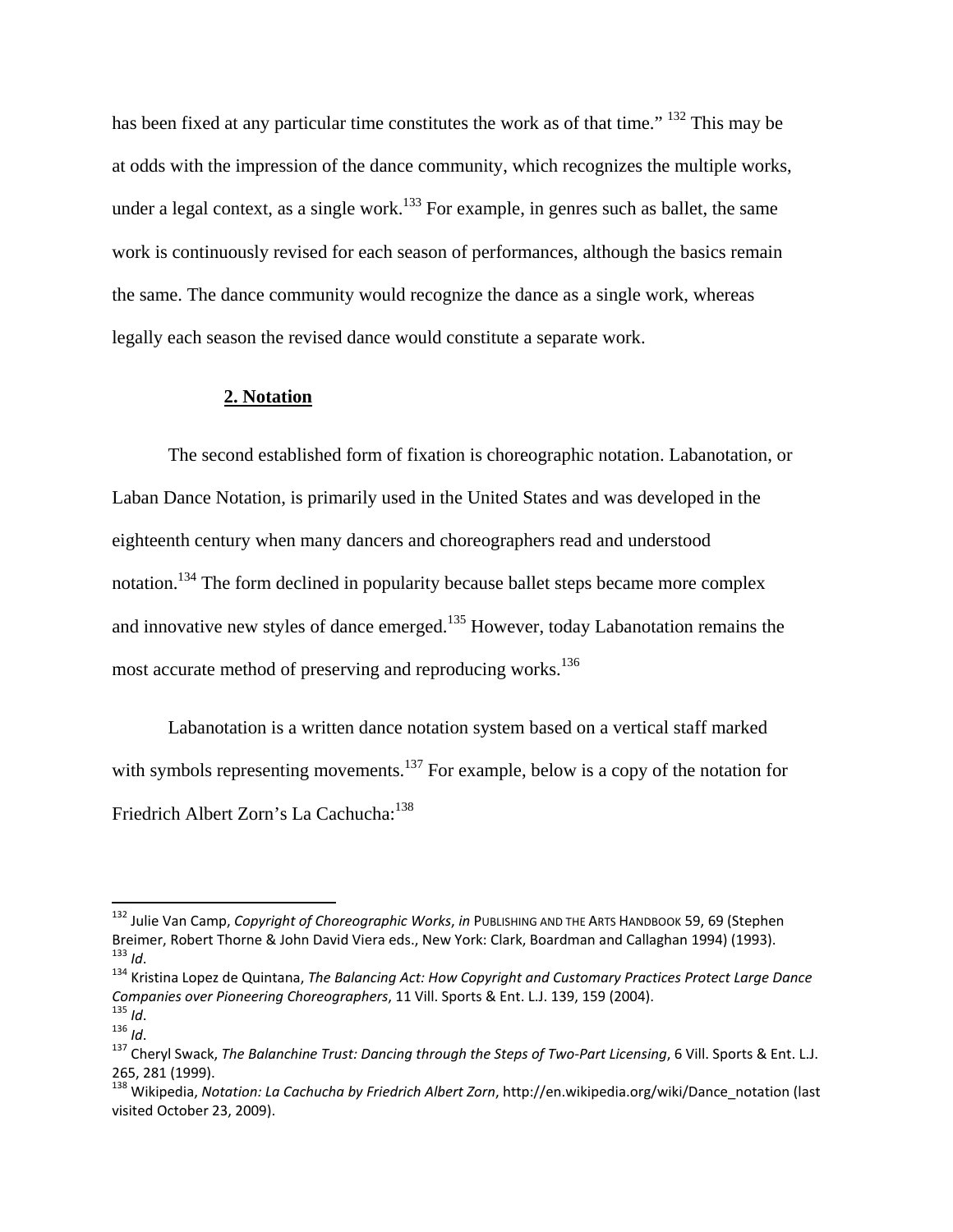| Castagnettes.                                                            | <br>                                                         |                           | <br><br>                                        |
|--------------------------------------------------------------------------|--------------------------------------------------------------|---------------------------|-------------------------------------------------|
| M.M 60 =<br>$\sigma$ .                                                   |                                                              |                           |                                                 |
| $\overline{\mathbf{c}}$<br>Fig. 1.1                                      | $\circ$                                                      | $\Omega$<br>ົ             | $\circ$<br>ົ                                    |
| $\sim$<br>o<br><b>STATISTICS</b><br>I                                    |                                                              |                           |                                                 |
| 3 <sup>2</sup><br>$\circ$<br>$\binom{3}{2}$<br>Fig.1.<br>$\mathcal{C}^0$ | $\mathbf{g}$                                                 | $\frac{5}{10}$<br>$\circ$ | 13<br>$\ddot{i}$ $\dot{3}$<br>a                 |
| $\mathbf{2}$<br>37                                                       | $4 - 5$<br>$\overline{\phantom{a}}$<br>$\boldsymbol{\wedge}$ | $\lambda$                 | $4-50$<br>$\Lambda$                             |
| Fig.1<br>$\alpha$<br>3                                                   |                                                              |                           |                                                 |
| 10<br>5<br>ᄌ<br>Fig. 1.<br>$\overline{O}$                                | $\boldsymbol{\lambda}$<br>ъ                                  | o<br>$\circ$              | $\overline{\phantom{a}}$<br>-6.<br>$\sim$<br>õ. |
| $\overline{4}$<br>$5 -$                                                  | 4.4                                                          |                           | Δ<br>4.<br>B                                    |

As seen above, notation is exceedingly difficult to follow, let alone understand, for anyone with an untrained eye. Similarly, musical notation, although more commonly used by professional and amateur musicians alike, is also not readily identifiable to someone without a trained eye. The use of notation may lead to confusion and unintentional infringement of copyright, since most choreographers, let alone the general public, cannot read or write notation. In addition, notation will be difficult for the courts to analyze when determining if an infringement has occurred. But as previously stated in this article, the burden is on the trial counsel to help the court understand and come to a determination. Overall, the notational form is often preferred by choreographers because it can more efficiently and effectively grasp the objectives of the choreographer, while not including any of the mistakes or interpretations caught on film.<sup>139</sup> As noted by Peter Martins, Ballet Master of the NYC Ballet, "when you make a dance for the stage, you work with a straight

<sup>139</sup> Kathleen Abitabile & Jeanette Picerno, Article, *Dance and the Choreographer's Dilemma: A Legal and Cultural Perspective on Copyright Protection for Choreographic Works*, 27 Campbell L. Rev. 39, 54 (2004).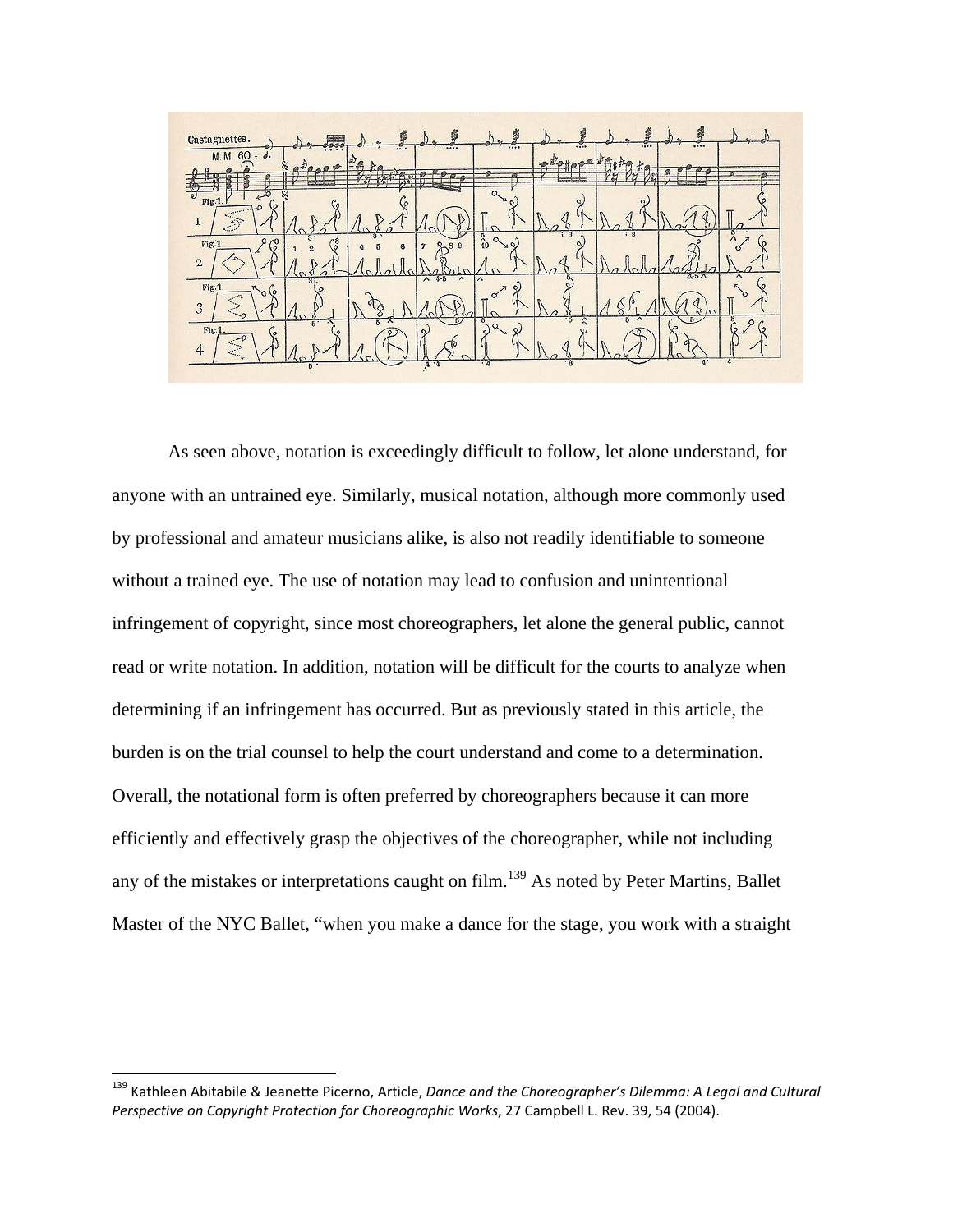line, a circle, a semicircle, a diagonal…there are options…On television (video), these options become distorted."<sup>140</sup>

The main disadvantage to using notation is that it is a very expensive form of fixation. For example, twenty minutes of dance notation can cost upwards of  $$10,000$ .<sup>141</sup> As stated above, notation is hard to decipher, thus it is not readily perceivable or reproduced. Due to this, specialized notational computer programs have been recently developed and almost exclusively relied upon by choreographers.<sup>142</sup> Merce Cunningham was one of the first choreographers to use computer technology to record his work.<sup>143</sup> Cunningham was able to fix movements exactly as he wanted them performed by using a computer program that allows the user to manipulate three-dimensional figures.<sup>144</sup> The program provides three-dimensional views from every angle, helping dancers learn and understand the movement free of human error.<sup>145</sup> Despite their promise, these programs are not widely available to all choreographers at present. Even if they became widely available, many choreographers would not use the programs because they cannot express the fundamental choreographic element of emotion.146 Because notation is impractical due to its cost and lack of popularity within the dance community, this form of fixation risks becoming obsolete in the near future.

<sup>140</sup> Kathleen Abitabile & Jeanette Picerno, Article, *Dance and the Choreographer's Dilemma: A Legal and Cultural* <sup>141</sup> Id. at 53.<br><sup>142</sup> Kristina Lopez de Quintana, The Balancing Act: How Copyright and Customary Practices Protect Large Dance

*Companies over Pioneering Choreographers*, <sup>11</sup> Vill. Sports & Ent. L.J. 139, <sup>161</sup> (2004). <sup>143</sup> *Id*. <sup>144</sup> *Id*. <sup>145</sup> *Id*. <sup>146</sup> *Id*.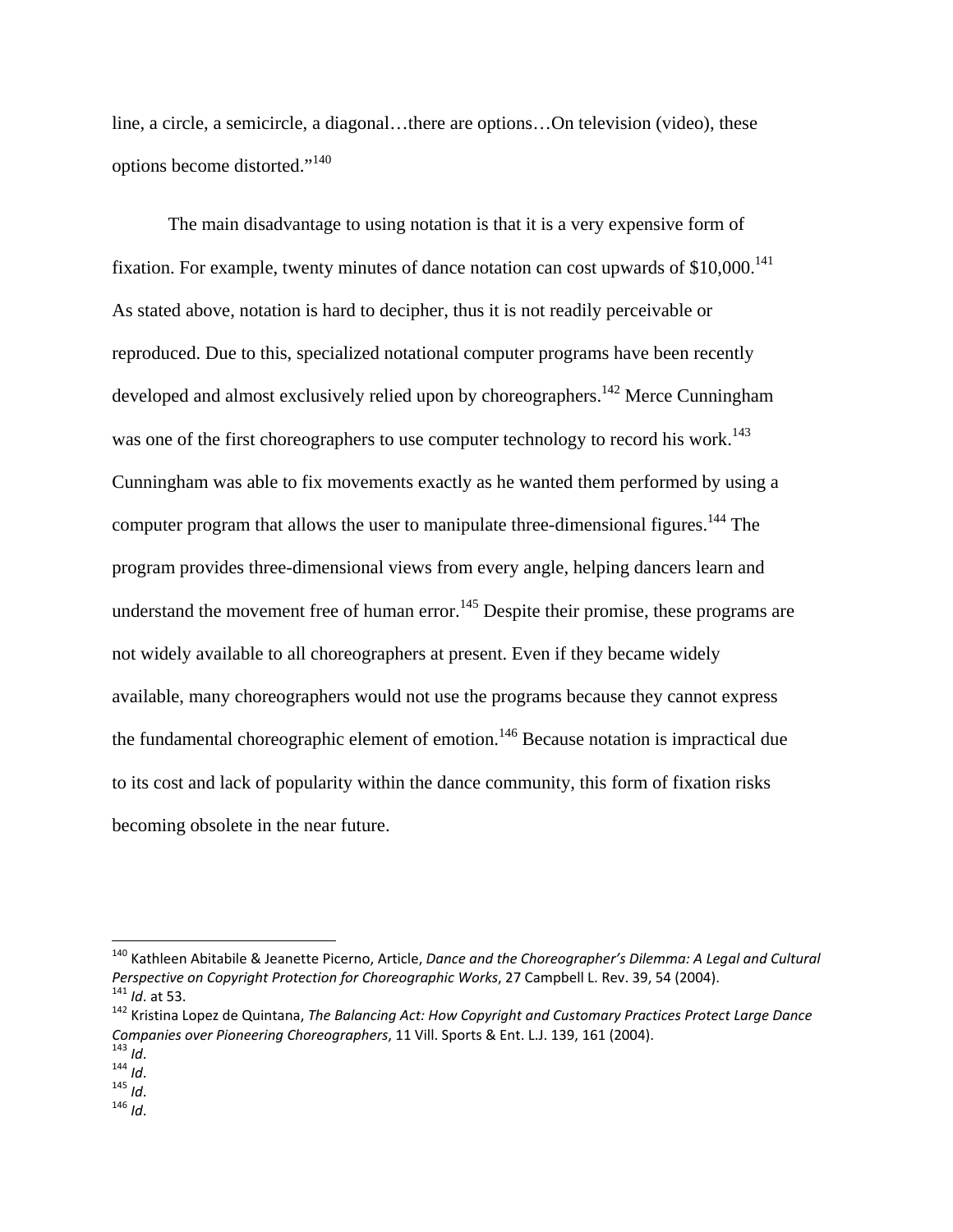#### **3. Double Submission and Prevalence**

A question arises as to what is considered the choreographic work when more than one form of fixation is submitted to the Copyright Office. Does the visual fixation trump the notation or vice versa? Does the work only consist of those elements contained in both forms of fixation? Or is the film simply a supplement to the notation or vice versa? It can be argued that the discrepancies between the film and notation constitute, prima facie, the interpretive and unprotected elements of the work, which may help solve the issue of separating the choreographic elements and interpretive elements of a work.<sup>147</sup> On the other hand, a film can serve to clarify notation since notation is not easily decipherable, or notation can serve to clarify a dance captured on film by filling any gaps or mistakes in the performance. The issue also arises when litigating copyright infringement of a musical work. Authors of musical works similarly use two forms of fixation: musical score and musical recording. These forms may also be used separately, or in combination, to fix and portray the author's original work.

Since, legally, no one form trumps another, the court should use the form of fixation that best captures the aspect of the performance that has been infringed upon. If neither form alone can solve the underlying issue in the infringement suit, the court should allow the use of both forms of fixation, in combination, to thoroughly analyze and fairly determine the outcome of a copyright infringement action.

<sup>147</sup> Julie Van Camp, *Copyright of Choreographic Works*, *in* PUBLISHING AND THE ARTS HANDBOOK 59, 69 (Stephen Breimer, Robert Thorne & John David Viera eds., New York: Clark, Boardman and Callaghan 1994) (1993).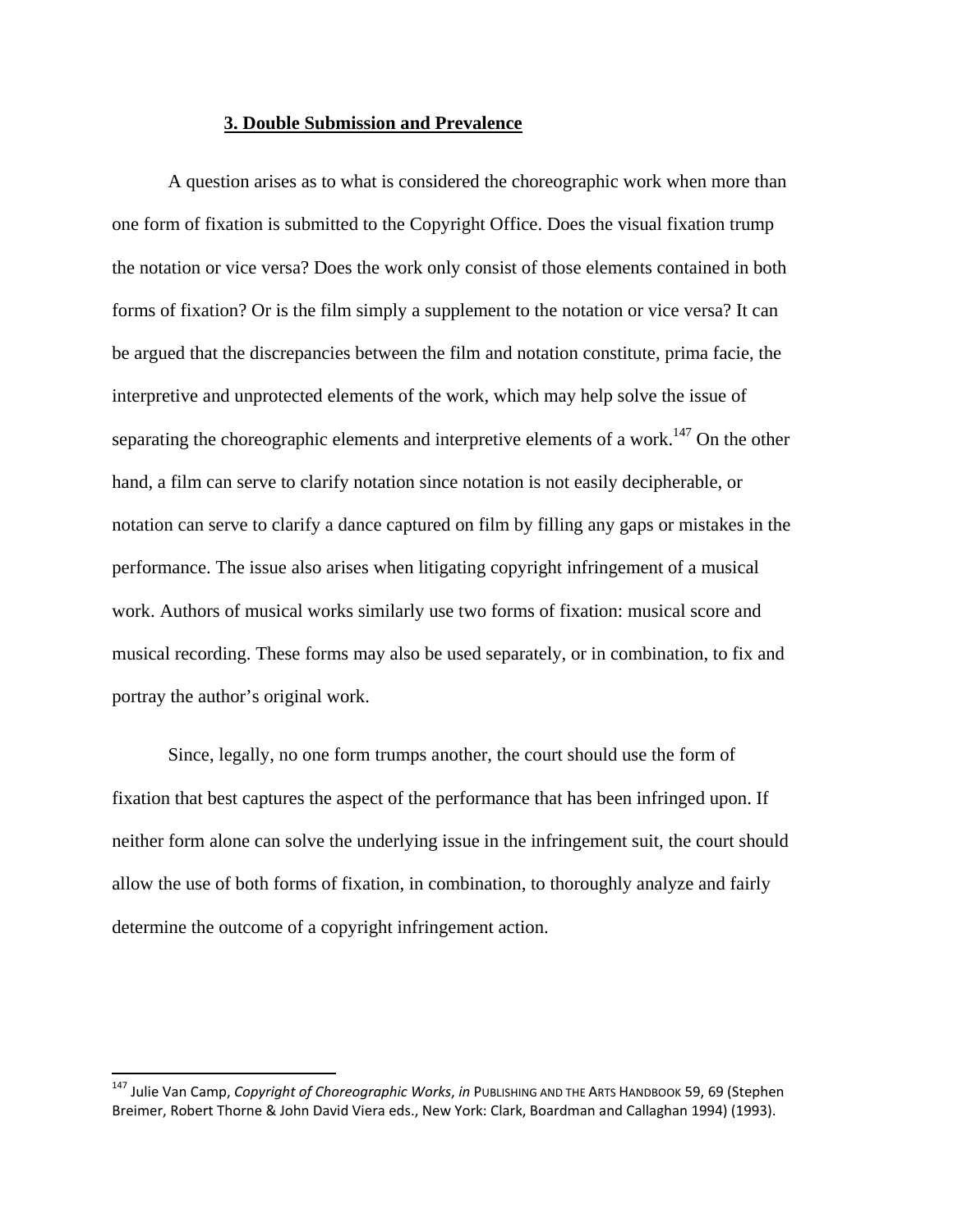#### **4. Extrinsic Evidence**

A final issue with the various forms of fixation is whether a form of fixation, which does not capture all the elements within in a dance, covers all the uncaptured elements as well. One of the problems identified above concerning film as a form of fixation, is that the film does not capture the entire piece, comprised of all the performers and their movements at all times. So, for example, if a group of dancers are performing separate movements, and one dancer is blocked by another, or simply not within the scope of the camera, is that dancer's movement part of the work? No, if film is the only form of fixation provided, the missing dancer's movement is not legally considered part of the original work because there is no evidence of that movement. Thus, choreographers should deposit multiple forms of fixation to capture the work in its entirety.

In addition, the court should consider any and all extrinsic evidence in determining the outcome of an infringement suit. This will aid the court in analyzing the underlying issues within the case, as well as educate the court in the field of dance, thereby addressing one of the dance community's main concerns. By allowing admission of expert testimony into evidence, the court will better understand the case and the issues at hand and aid the court in determining whether the alleged infringing work is substantially similar to the original work. For example:

 The historian can identify sources of material by a famous choreographer from which the new work was clearly derived…The critic can point out features of the work to help the court see the work with more sophistication…The movement analyst can point out similarities and differences to the court...<sup>148</sup>

<sup>148</sup> Julie Van Camp, *Copyright of Choreographic Works*, *in* PUBLISHING AND THE ARTS HANDBOOK 59, 77 (Stephen Breimer, Robert Thorne & John David Viera eds., New York: Clark, Boardman and Callaghan 1994) (1993).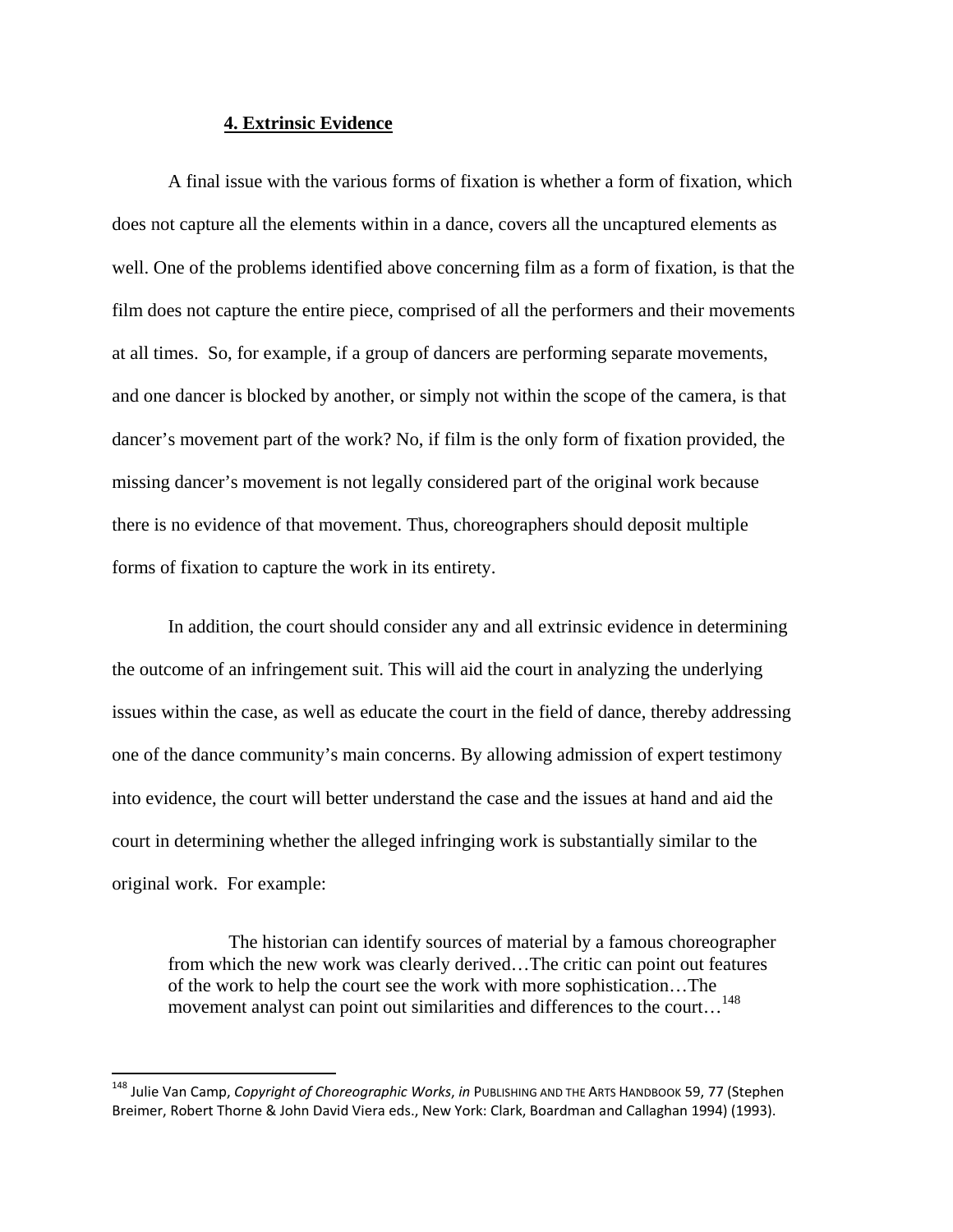Such testimony would be beneficial to the court and would ease the concerns of the dance community in allowing the untrained court system to protect its works. This argument holds true for other copyrightable art forms as well. For, the court would benefit from expert testimony in infringement cases involving music or playwright, where, as here, the court is similarly unarmed with the requisite knowledge necessary to fairly determine the outcome of the case. Thus, it is essential that the court allow such evidence to be admitted.

#### **C. New Forms of Fixation:**

So the question remains, what other ways can a choreographer fulfill the fixation requirement under the Act? And, is there potential for these forms to satisfy the fixation requirement while keeping in line with the customs of the dance community? The remainder of this article suggests three new forms of fixation and evaluates the advantages and disadvantages of each. Further, it evaluates whether the proposed forms align with the customary practices of the dance community. The three proposed forms are: written stepby-step dance instruction, audio recording of the step by step dance instruction and informal choreographer notes.

#### **1. Written Step by Step Dance Instruction**

The first form of fixation is created by a choreographer writing out, step by step instructions for his original dance. These instructions could be written in layman's terms or incorporate technical dance step terms as the choreographer chooses. For example, written dance instructions, in laymen terms, for Michael Jackson's Thriller dance would read: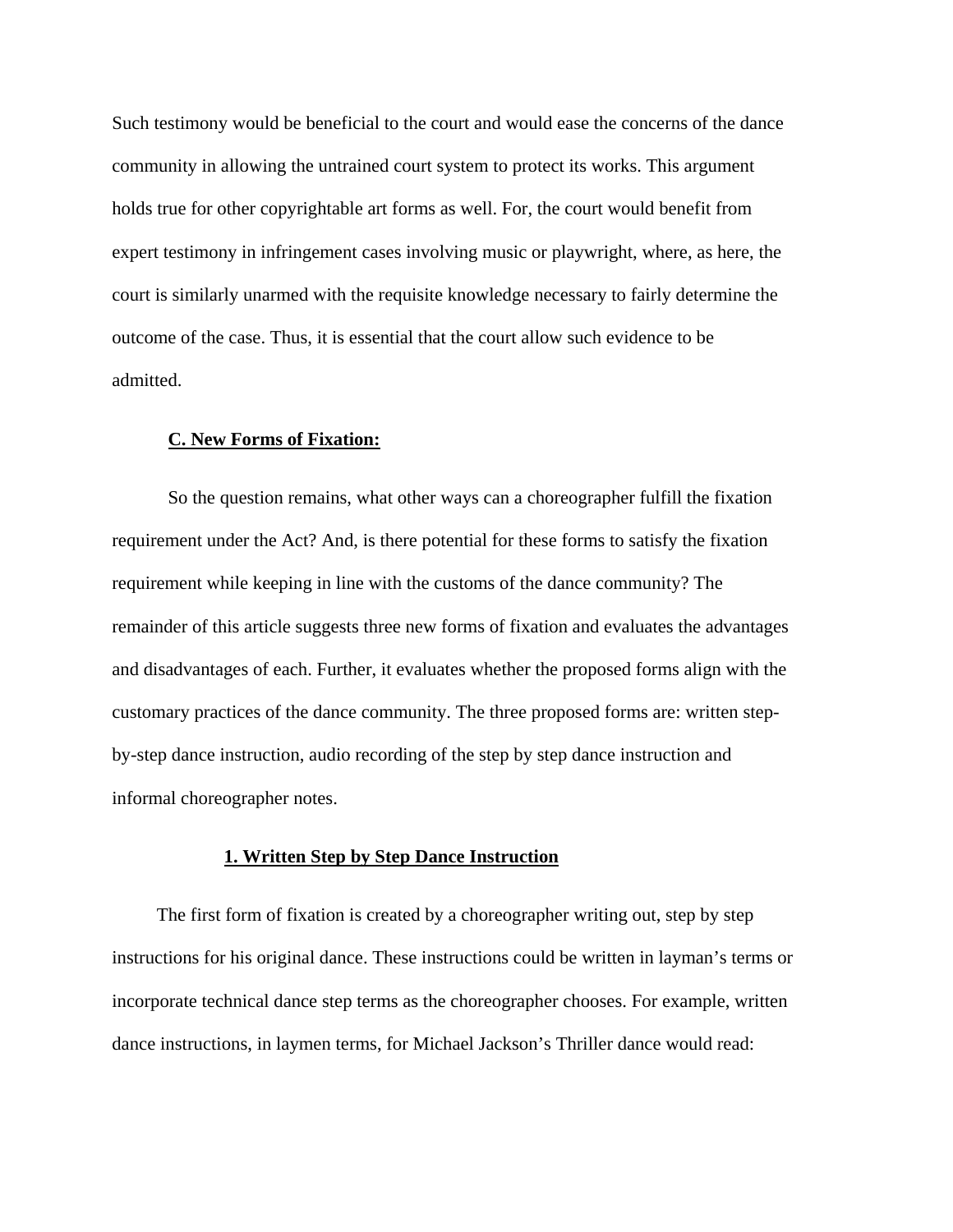For the Chorus: Stand with your feet apart (about as wide as your shoulders) and swing your hips from the right to the left three times (while leaning to your right). Then, tuck your body in and release, so that your left leg is pointing out to the left side and your right arm is pointing straight out to your right side. Land on your left foot, and then swing your hips from left to right two times. Tuck your body and release into a "roar" stance. Step to the right while maintaining the "roar" stance, and then step to the left. Face front and fall at the waist while jiggling your entire body. While keeping your left foot planted, step in a clockwise circle. Look up to the left when you get to 9 o'clock. Then walk forward with your hands on your hips (right, left, right, left). <sup>149</sup>

One could argue that such instructions may not provide a clear picture as to how the dance is supposed to be performed, thus does not make the performance readily perceivable or easily reproduced. However, as discussed above, it is the steps and sequences of the routine which are ultimately copyrighted, not the performance. This form of notation would be inexpensive and simple for any choreographer to create; for, it would only require a computer or a pen and paper. This form would require little effort to edit because, as the dance changes, the choreographer can easily retrieve the document, whether electronic or paper, and edit it as he sees fit. Although, a computer document is considerable more stable and permanent because a saved and backed up electronic copy will stand the test of time better than a written sheet, which is susceptible to destruction. And, such a clear step by step description would resolve many disputes as to copyright infringement because it can be followed by both the general public and trained choreographers.

However, obstacles would arise if the piece involved a number of performers or a series of simultaneous complex movements. It would also prove difficult for a choreographer to communicate a cohesive piece that could be followed by a group of

<sup>149</sup>Lyndsey D'Arcangelo, *Michael Jackson's Thriller Dance Steps*, www.ehow.com/way\_5397138\_michael‐jacksons‐ thriller‐dance‐steps.html (last visited September 21, 2009).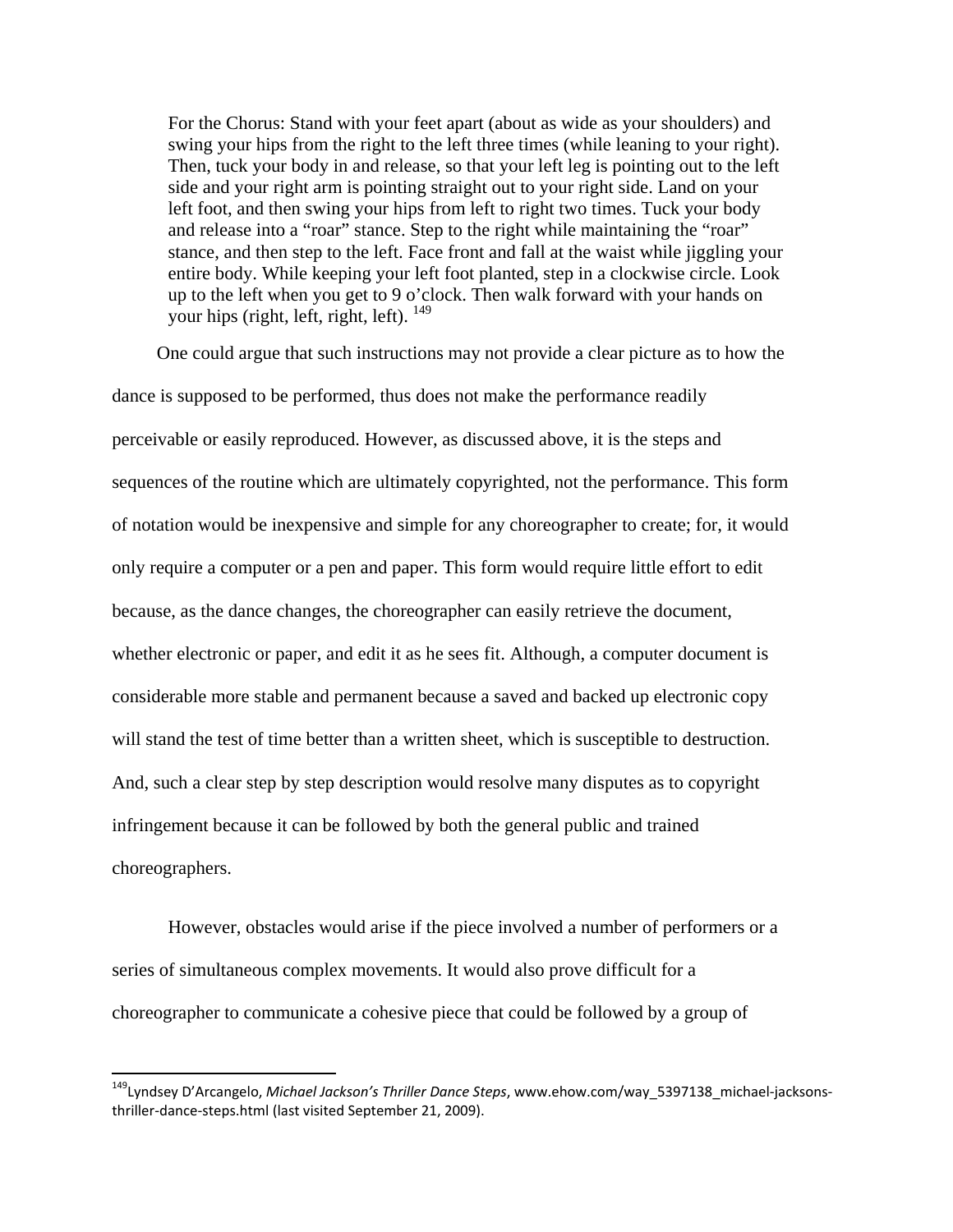performers simultaneously dancing sequences of movement. In addition, it may be challenging to convey a choreographer's newly developed dance step, which has no name or is not readily describable.

Furthermore, in order to fully describe the movements involved in the dance, the choreographer must be very detailed in his description. For example, when the instructions call for a "step to the right" in the Thriller dance, a question as to whether this alludes to a three-inch step or a three-foot step would arise. Trying to sufficiently describe each movement may prove to be overly burdensome on the choreographer and deter him from using this method of fixation. This also severely limits the scope of the copyrighted work, which may cause problems for the choreographer in court if the infringing dance does not strictly conform to the explicit instructions. In these situations, a visual representation may be more suitable.

#### **2. Audio Recording of Step by Step Dance Instruction**

Another similar option to fulfill the fixation requirement is for the choreographer to verbalize the steps and sequences of his original dance in an audio recording. The advantages and disadvantages of this form are similar to those of the written step by step dance instruction. An audio recording is stable and permanent and will stand the test of time.

An audio recording is another way for the choreographer to convey the basic precepts of the performance as well as the step by step movements in an efficient and inexpensive manner. This form of fixation simply requires a voice recorder, which would easily be able to record the choreographer's train of thought. Nowadays, hand held tape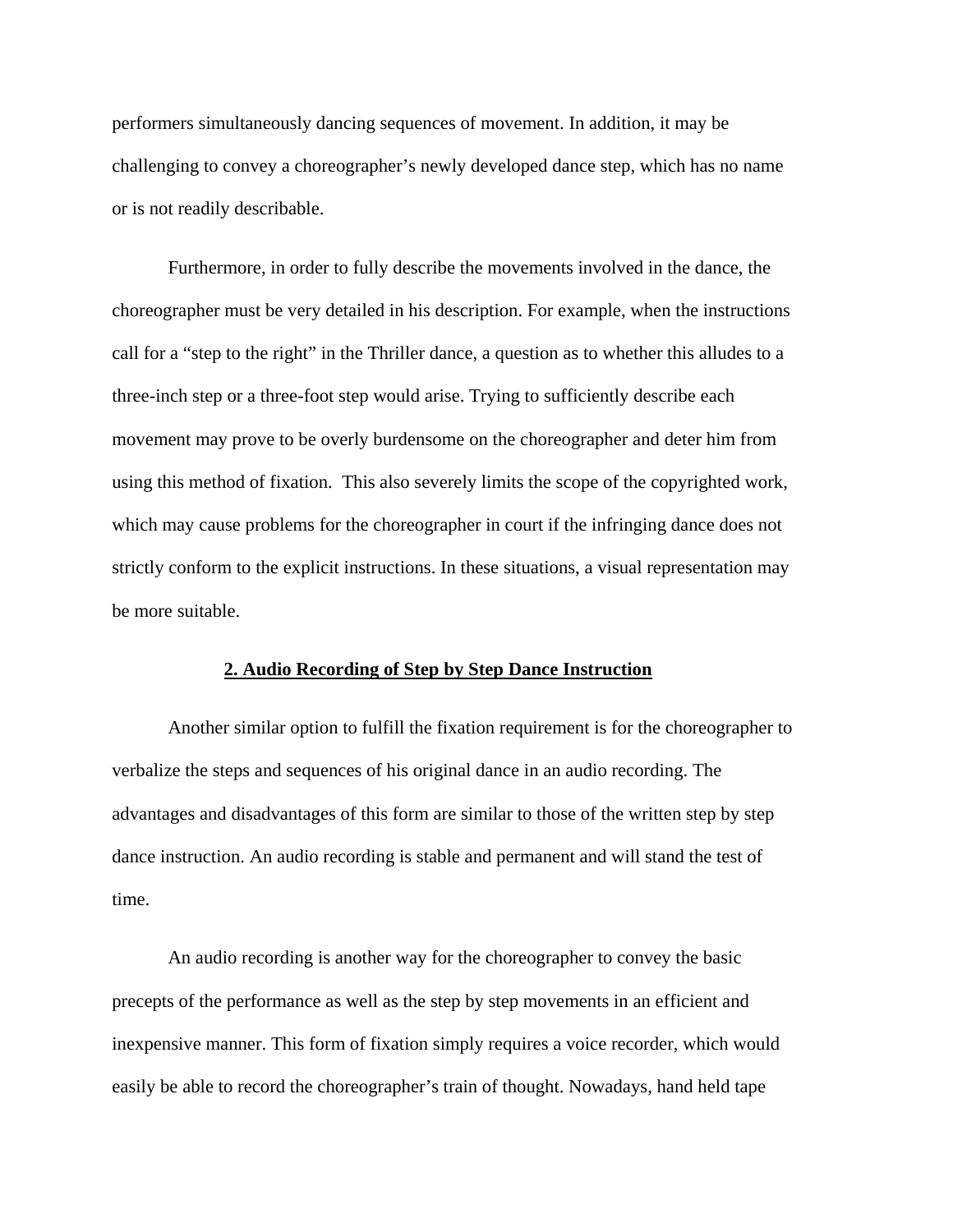recorders, although seldom used, are a viable option. More frequently used options include a laptop or even a smart-phone, such as an I-phone. A choreographer may effortlessly run an audio recording program and speak into it. Although, it is important to note that this form of fixation may be harder to edit as compared to the written step by step description since the choreographer would need to be familiar with the use and workings of the chosen audio recording device.

On the other hand, an audio recording, just as the written instruction, would not explain how the dance is to be performed unless the choreographer takes the liberty of reciting such details or giving an introduction to his work. And, again it may be difficult to convey on the recording if different groups of performers were to dance simultaneously or if the choreographer incorporates a newly created step into the performance. The difficulty and tenuousness of having to explicitly describe each movement, and the limiting function of such prescribed detail, is yet another disadvantage. In these situations, a visual recording may be more suitable.

#### **3. Choreographer Notes**

 The third option to fulfill the fixation requirement is the use of the choreographer's own notes throughout the creation and execution of the piece. This would evidence the idea behind the piece and may include the steps, sequences, and movements to be performed. It will also encompass any changes made from the creation to the performance. However, the main concern with allowing a choreographer's notes is that it may be an incomplete or inaccurate representation of the dance. If the Copyright Office were to take handwritten notes scrawled all over sheets of paper, the original dance would most likely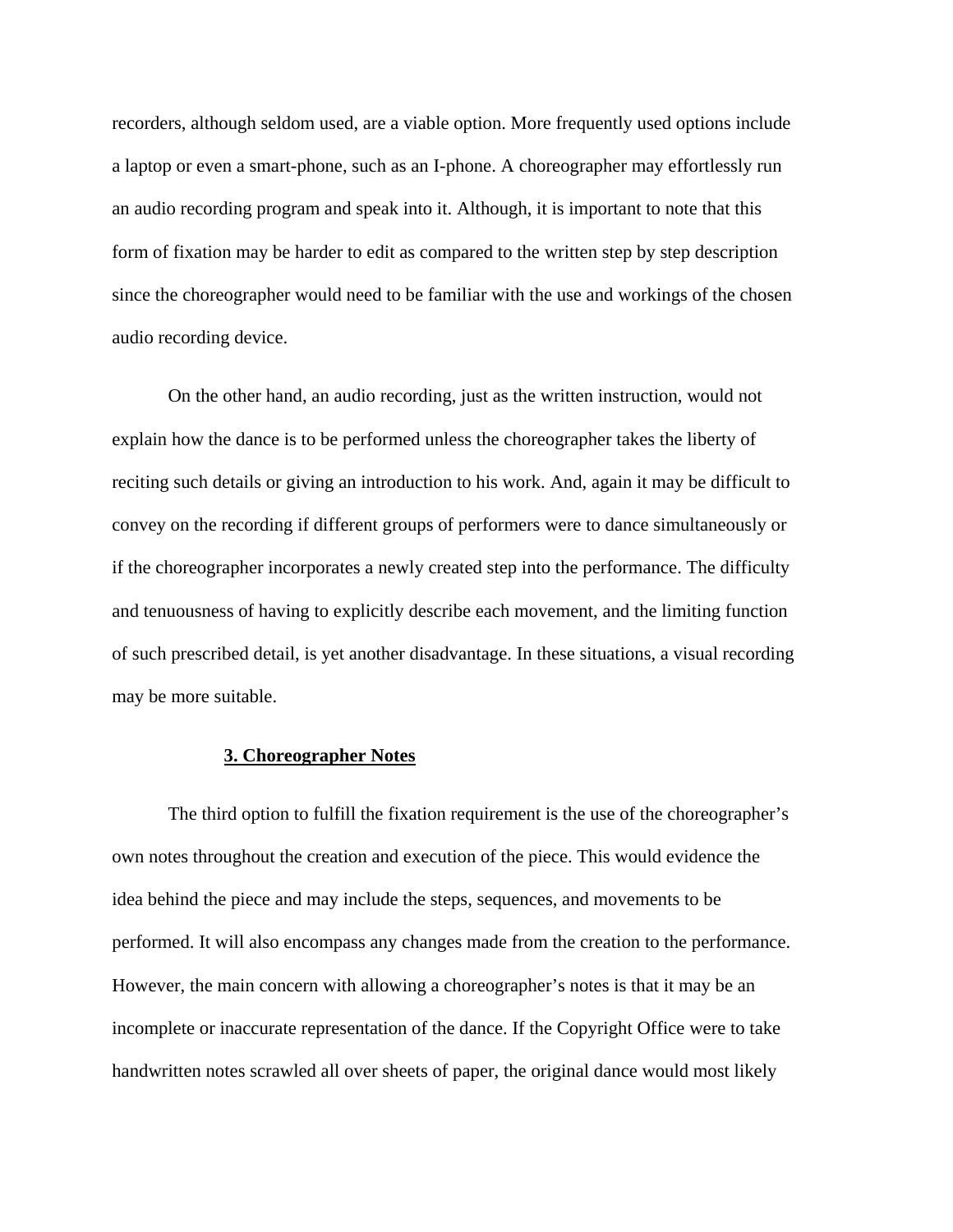be indecipherable. If the notes do not clearly portray the steps and sequences of the dance, this would leave too much room for frivolous and indeterminable infringement disputes.

 In order for this form to fulfill the requirement of fixation, a standard must be set for choreographers to follow. This can be achieved by providing standard copyright application forms – specifically catered to the choreography category - with sections for ideas, steps and sequences, and details of performance to be filled in.<sup>150</sup> This may not be practical for choreographers who experiment while creating their dance and make changes along the way, but a choreographer would most likely create a dance and then transcribe the ideas, steps and sequences, and performance details onto the standard form to be turned into the Copyright Office after it has been completed.

 Yet again, this form yields similar advantages and disadvantages to the written and audio recorded dance instructions. It can be easily fulfilled by the choreographer, for it can be made available in hard copy at various locations or in electronic copy on the Copyright Office website. And because of this, it is stable and permanent, assuming the physical and electronic copies are saved and submitted to the Copyright Office. And, just as the written step by step instructions and the audio recording, it still may not convey the dance as well as a visual representation.

But, unlike the other proposed forms, this form of fixation has an additional advantage. This form may aid the efforts of the Copyright Office in standardizing copyright submissions and minimizing copyright infringement litigation. By requiring all choreographers to submit a standardized form to the Copyright Office, it is the

<sup>150</sup> *See* Proposed Example Form, Appendix I.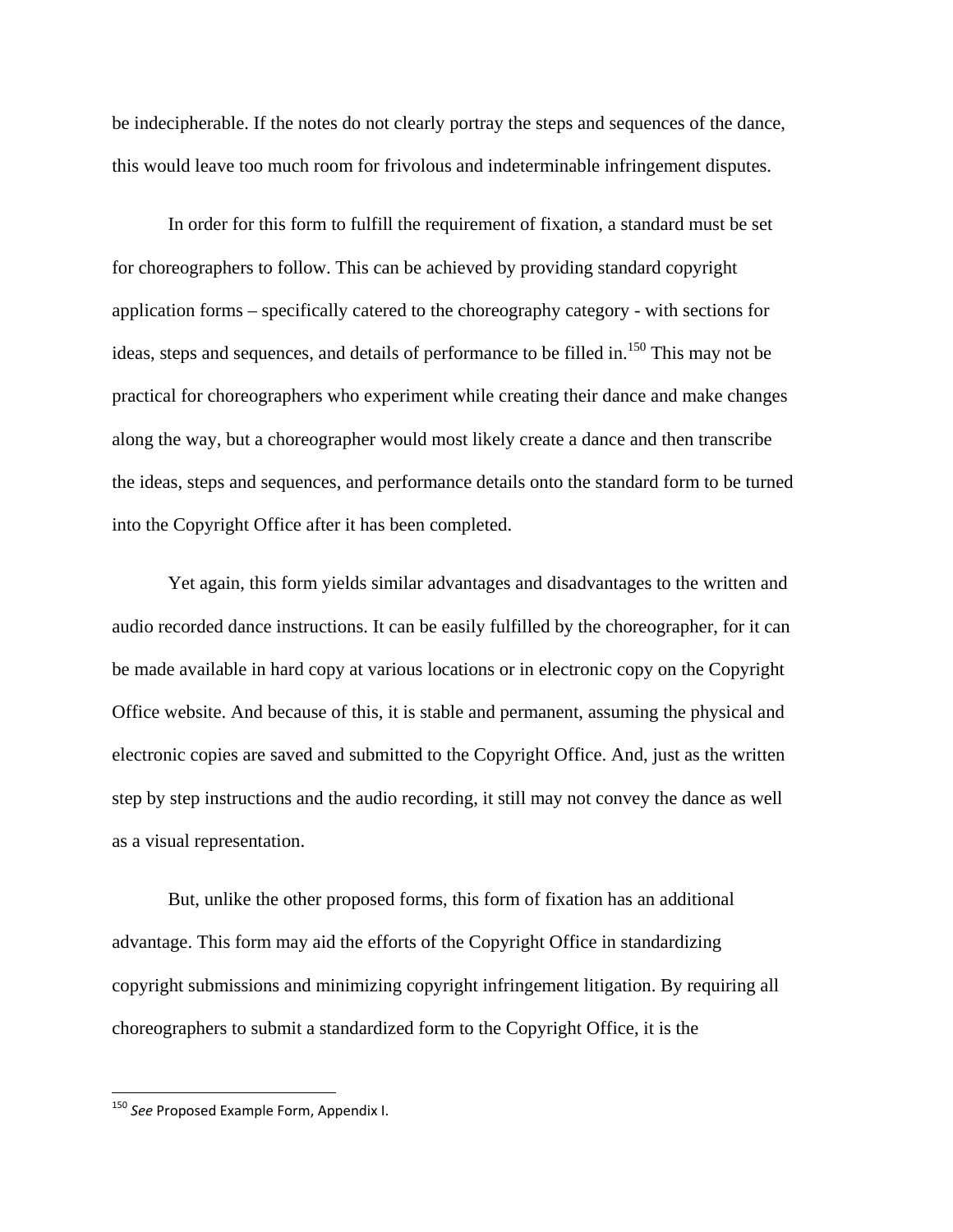choreographer's prerogative to be as creative and thoughtful in filling it out the form when seeking legal protection of his piece. It also levels the playing field for all choreographers, so that those who do not have the financial capacity to access high-tech filming equipment or notation programs can still create equal legal protection for their pieces. This would come at little or no expense to the choreographer because they would only be subject to the thirty five dollar copyright submission fee charged by the Copyright Office.<sup>151</sup> Although it is important to note that this fee may increase slightly in order for the Copyright Office to make these forms available to the public. But, this would still be considerably lower than the cost of the filming or notation.

#### **D. Dance Community Usage**

All three of the above proposed forms of fixation align with the customs of the dance community because choreographers will be able to efficiently convey their works to the Copyright Office for protection with little to no expense. Each form can be easily integrated into the choreographer's routine for creating a dance. In essence, these forms will force the choreographer incorporate fixation into the stages of creation, yet allow him to easily edit the final product before submitting it to the Copyright Office for protection. These forms may not replace the inherent self regulation system in the dance community, but they will enhance opportunity for protection by offering choreographers flexibility in fulfilling the fixation requirement. Because these forms are efficient, yet cost effective, they provide incentive for choreographers to use them to protect their work.

<sup>151</sup> U.S. Copyright Office, *Fees*, http://www.copyright.gov/docs/fees.html (last visited November 10, 2009).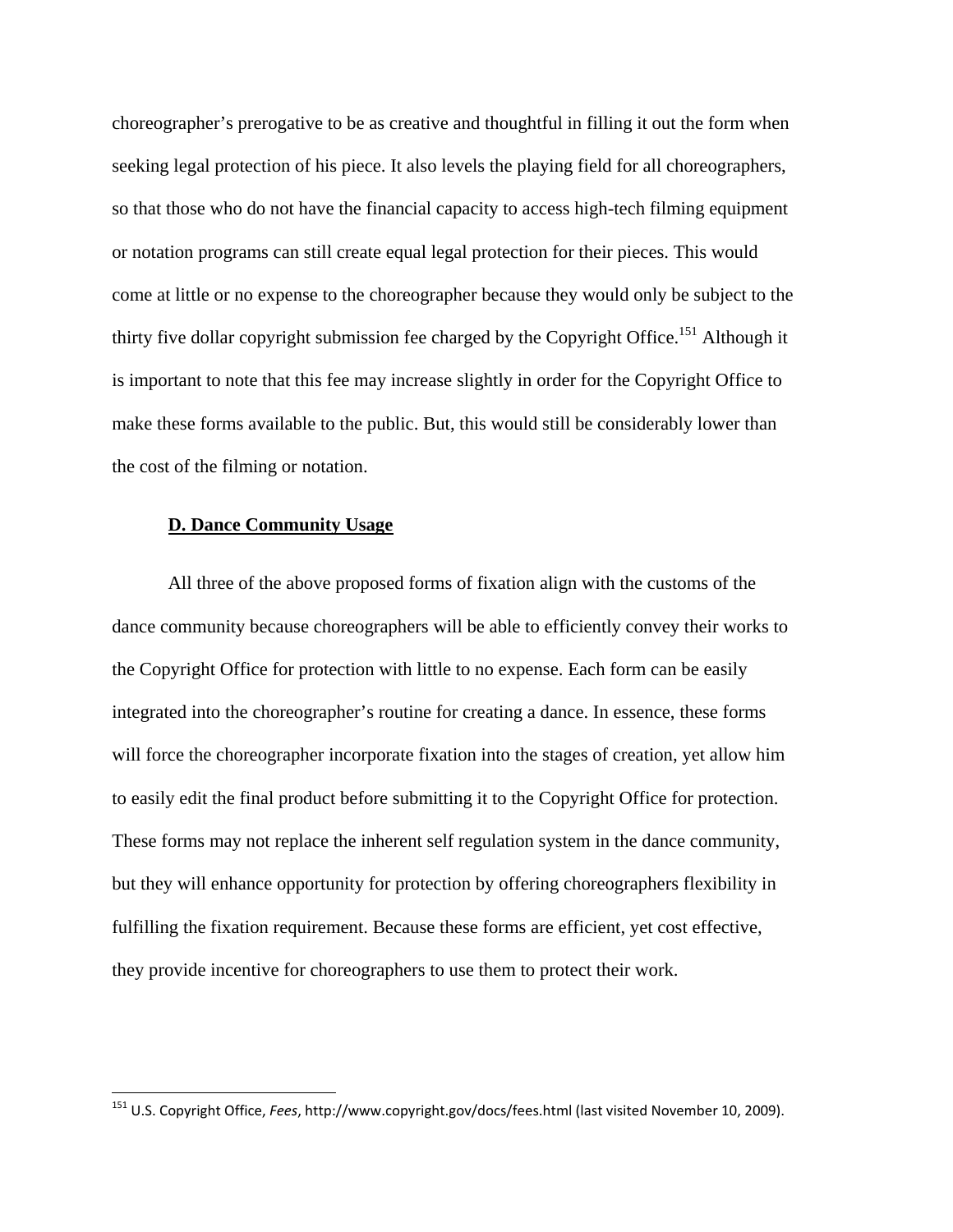Thus, choreographers should submit any or all of these forms with their applications for copyright protection. Or, a choreographer may choose the form that best fits his needs, although combining the forms would ensure broader protection. The choreographer may either replace or supplement the existing forms of fixation with the proposed forms as he desires. In essence, these additional options are meant to increase flexibility in fulfilling the fixation requirement while aligning the legal community's interests in providing copyright protection with those of the dance community in protecting its works. The dance community would additionally benefit from the broader legal protection, which would deter infringers outside the dance community, who would not be effected by the self regulation.

Critics of these additional forms of fixation may be concerned with the lack of a visual component being submitted to the Copyright Office for copyright protection. For, one of the main concerns of the dance community is that the courts are not professionals in the field of dance. Specifically, judges may not understand the underlying issues of a copyright infringement suit, even though trial counsel will present evidence to assist in such, because they lack a trained eye in dance. Thus, critics would argue that the courts would benefit from having a visual film recording so as to compare the original work with the alleged infringing work.

Generally, a visual component would be helpful in determining whether there was in fact an infringement. But, the lack of a visual component the court that it is not the performance as a whole that is copyrighted, it is simply the steps and sequences used to create the dance. And, without a visual, the courts would be forced to assess each case more carefully by taking into account the substantial similarities of the underlying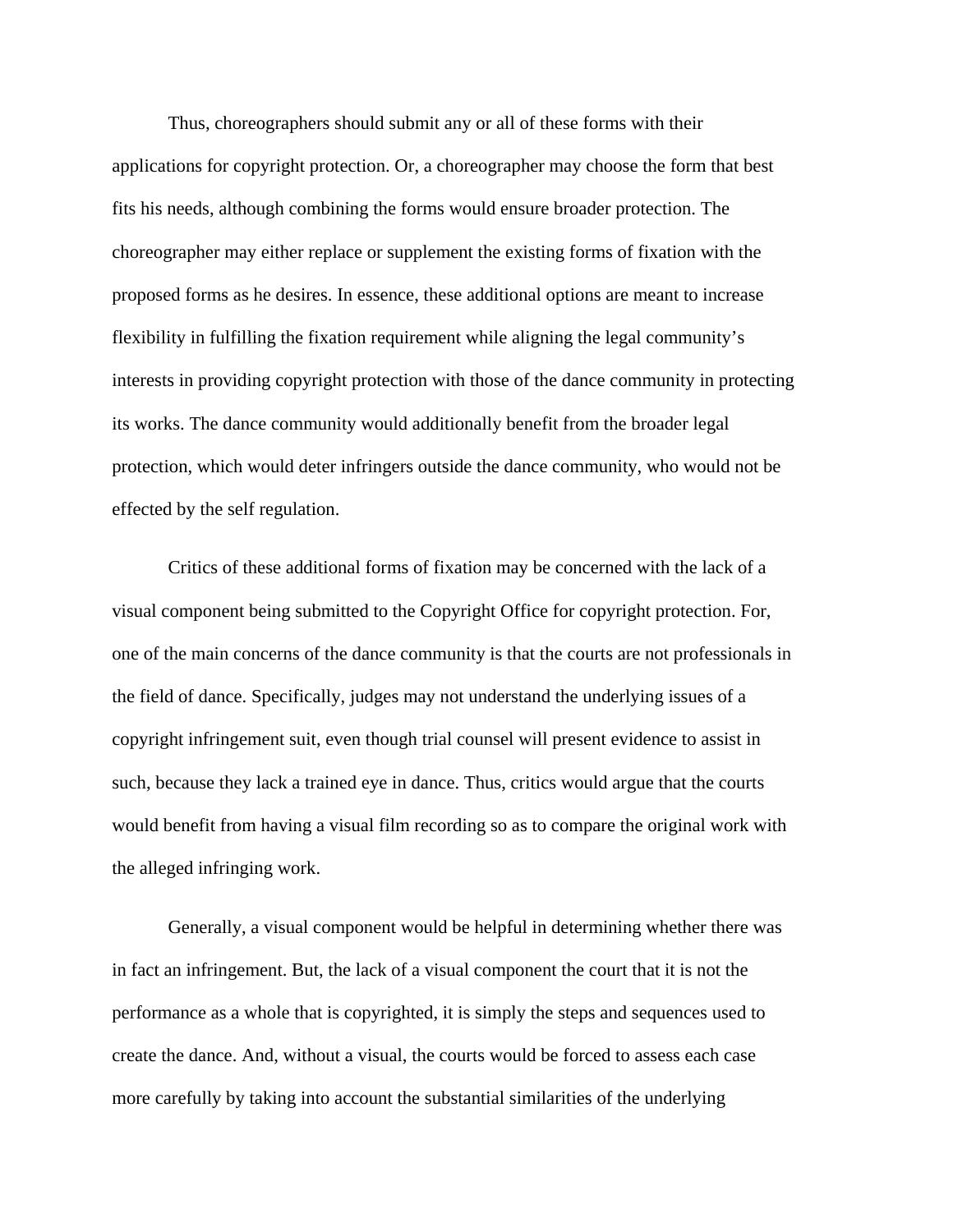movements documented and thereby protected. The courts would not be distracted by the actual performances - including the stage blocking, costumes, and dancers' expressions but instead focus on the steps and sequences being illegally re-performed without license. This would benefit the dance community because the courts would ascertain the underlying issues associated with copyright and choreography.

### **V. Conclusion**

 Dance is an art form that is ever evolving that has consistently proven to be a difficult form of expression to fix, which is why many issues have developed since the initiation of the Copyright Act. Dance involves innumerable steps, sequences and movements, which may not be perceptible to the untrained eye. This poses problems for the legal system in determining whether there has been an infringement. Specifically, the legal requirement of fixation is very rigid and needs to be more flexible to encompass the variations in the performance of dance.

Film and notation have been the most commonly used forms of fixation, but other forms of fixation, including written step by step dance instruction, audio recorded step by step dance instruction, and choreographer notes, have potential to become main stream. This is due to ease of use and lack of financial strain put on the choreographer. As the fixation requirement becomes more flexible and allows for more options to fulfill the requirement, the dance community will be more likely to seek protection through copyright. If the dance community begins to incorporate legal protection to its self regulatory customs, it will become the norm to seek copyright protection for all choreographic works.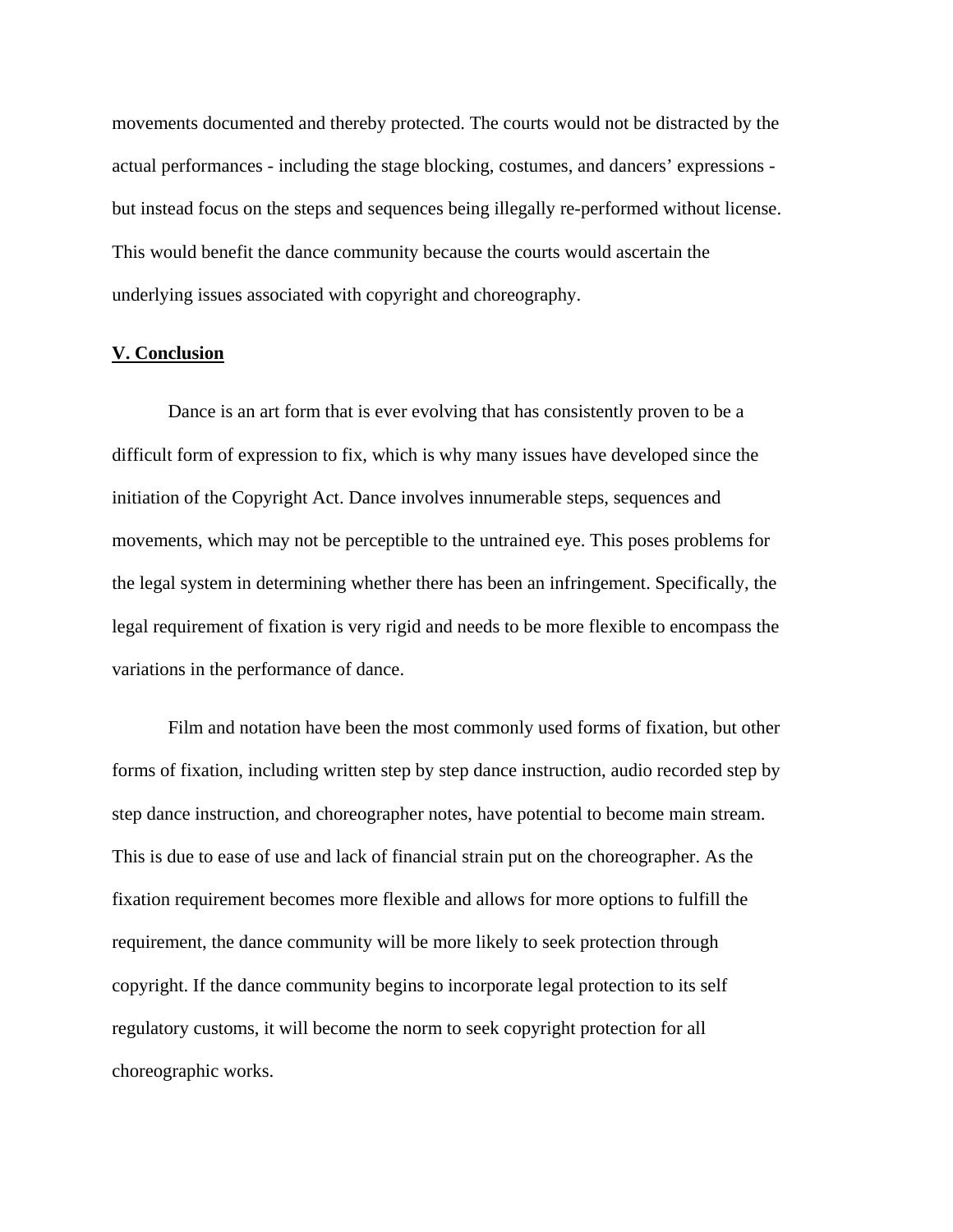And finally, as more choreographers obtain copyright protection over their work, the prevalence of infringement suits will educate the courts in the legal aspects of copyright and choreography. With more choreographers trusting and utilizing the court system to their advantage, the threat of litigation will begin to deter potential infringers. But, everything takes time, and such a shift may take years. Nevertheless, the sooner the dance community starts taking steps to legally protect its works, the sooner the benefits will be identified. For, it only takes one dance for a choreographer to become famous, and if Michael Peters had sought copyright protection for his Thriller dance, today, he may have been wealthier than the King of Pop himself.